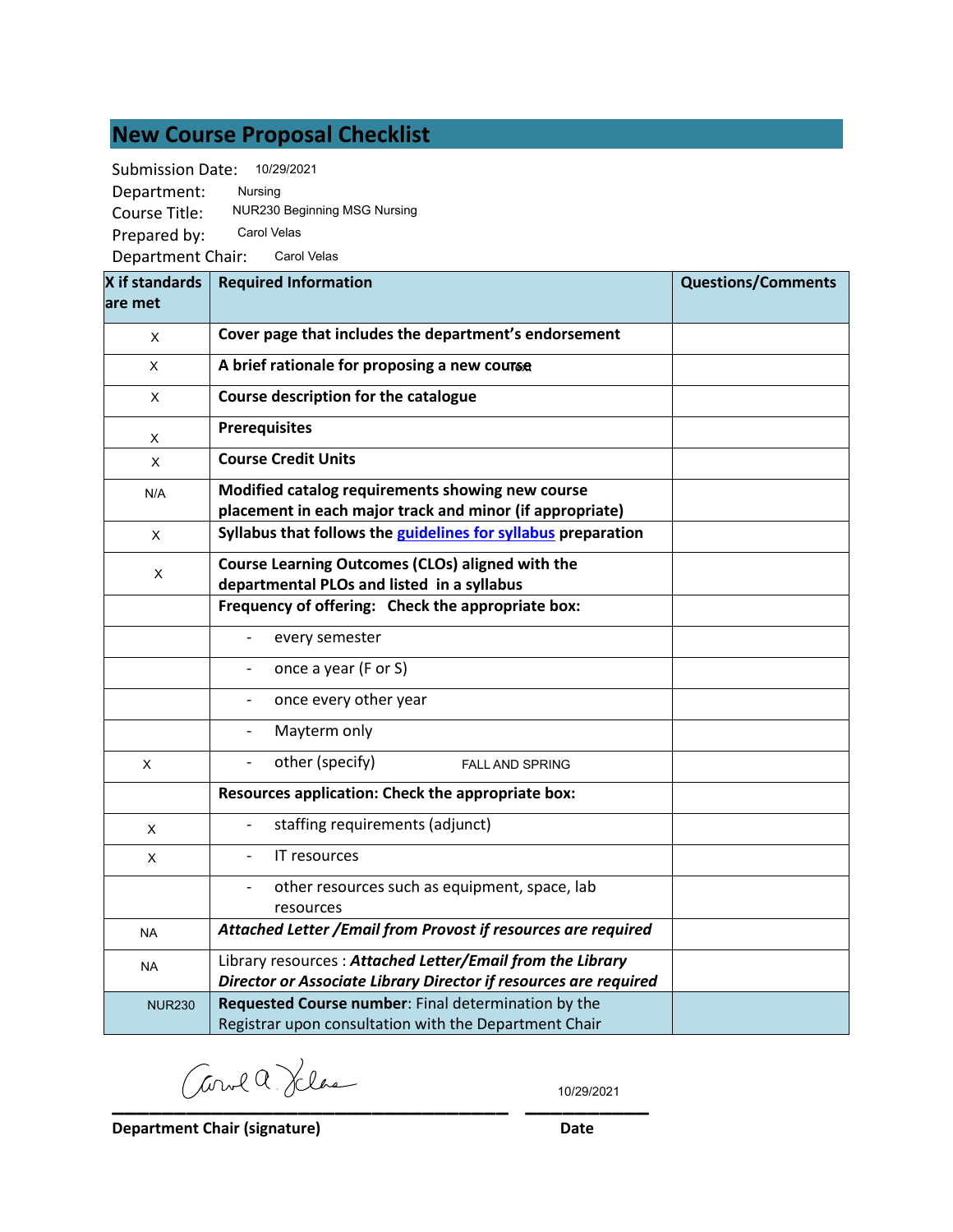# WESTMONT



To: Academic Senate From: Department of Nursing-ABSN Program Subject: Proposal for new course Date: October 28, 2021

The Accelerated Bachelor of Science in Nursing program is a new program at Westmont College. This is a second bachelor degree program with an accelerated prelicensure nursing curriculum. The program is 4 semesters of 16 weeks each. Nursing courses include concurrent theory and clinical courses.

# **New course**

NUR230 Beginning Medical/Surgical/Geriatric is a 6-unit course with 3 units of theory and 3 unit of clinical (135hrs) placed in the second semester. This is the second course in a series of medical/surgical/geriatric courses to prepare the nursing student for the safe, patient-centered and family-supported, compassionate care in a variety of healthcare settings.

We are proposing this course so students will have the knowledge and experience to begin to develop the cognition for critical thinking and clinical judgement in adult patients with disease processes of chronic pulmonary, cardiac, and endocrine conditions and patients needing surgery in the acute care setting. Students will begin to understand the importance of the religious assessment and resources available while they are learning the difference between caretaking and caregiving for compassionate care. The clinical settings for this course will occur at Santa Barbara Cottage Hospital in the acute care settings, caring for adults and elderly adults with acute conditions with a focus on the respiratory, cardiac, and endocrine systems with one day in the surgical unit to provide preoperative, intraoperative, and postoperative care.

The attached syllabus enumerates the Course Learning Outcomes including mapping to the Program Learning Outcomes. Assessment Technology Institute, our supplemental instruction is integrated throughout the curriculum with notations for your understanding.

The course will be offered two times per year in varying semesters as the two cohorts of nursing students enroll. Because this is a new course and a new program it will require new staff and IT resources.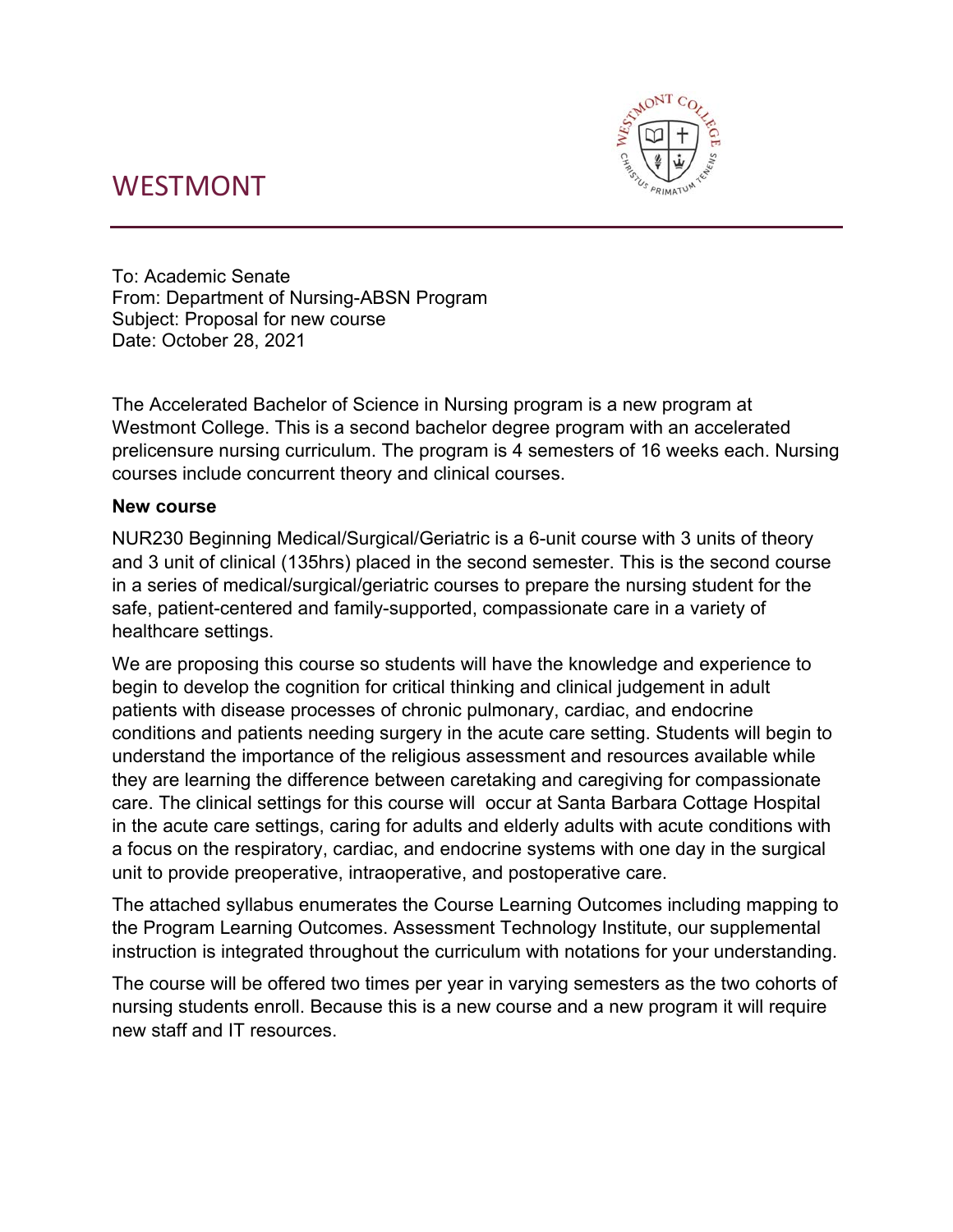This course is part of the required curriculum for the Bachelor of Science in Nursing Program. The sequence of this course in the curriculum is permanent in the second semester.

# **Westmont catalog course description**

This is the second in a four-part series of courses on the compassionate care of the medical/surgical/geriatric patient. This course will focus on patient-centered, compassionate care for older adults and elderly patients with chronic conditions in the acute and long-term care setting. Students will learn about the care and interprofessional management of respiratory conditions like asthma and pneumonia, cardiac conditions like hypertension, and basic EKG interpretation, endocrine conditions like diabetes mellitus, disorders of the eye and ear, and the surgical patient including the peri, intra, and postoperative nursing management. Students will learn their role on the interprofessional team as they organize direct care for their patients.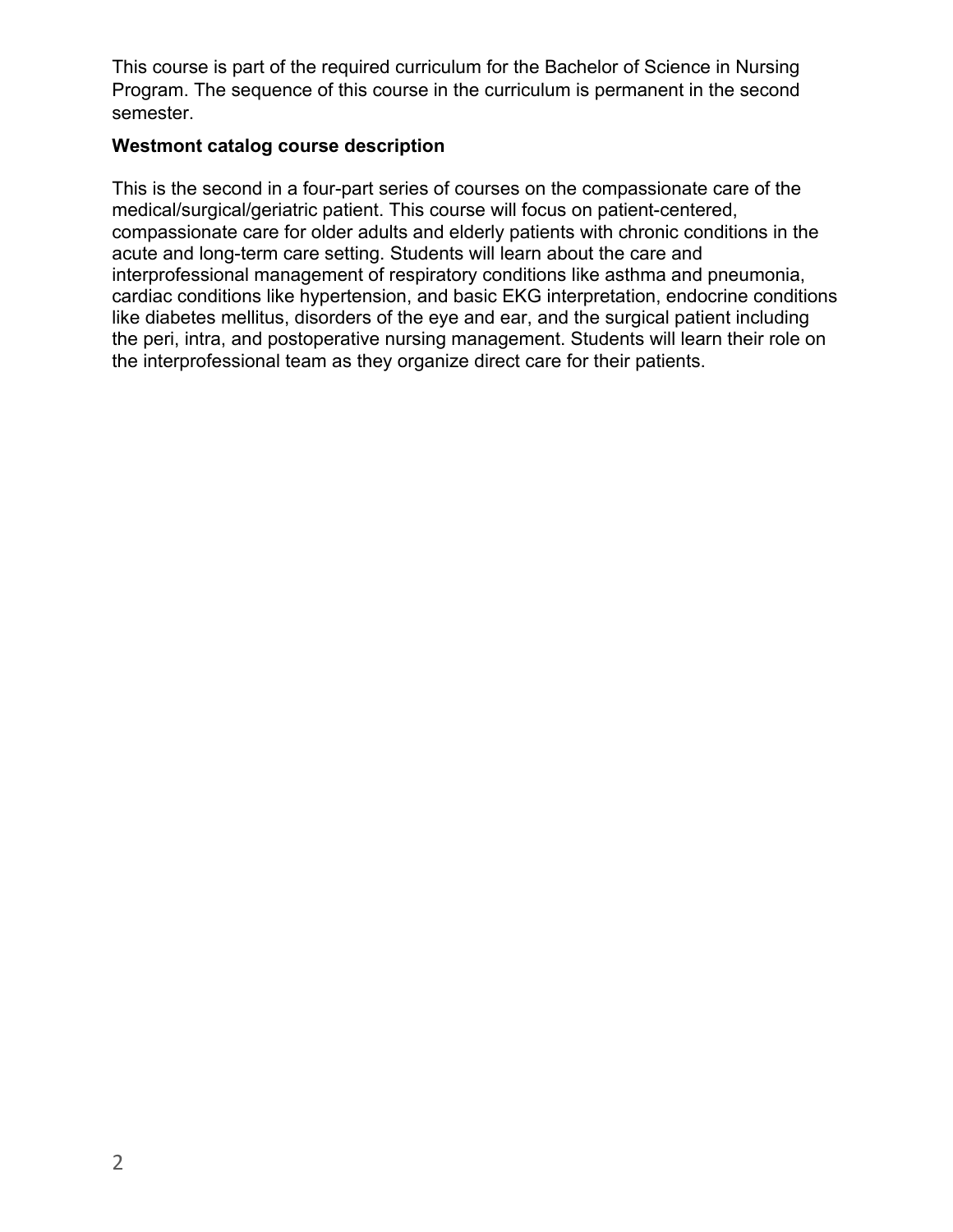NUR230



# NUR230 Beginning Medical/Surgical Nursing

2022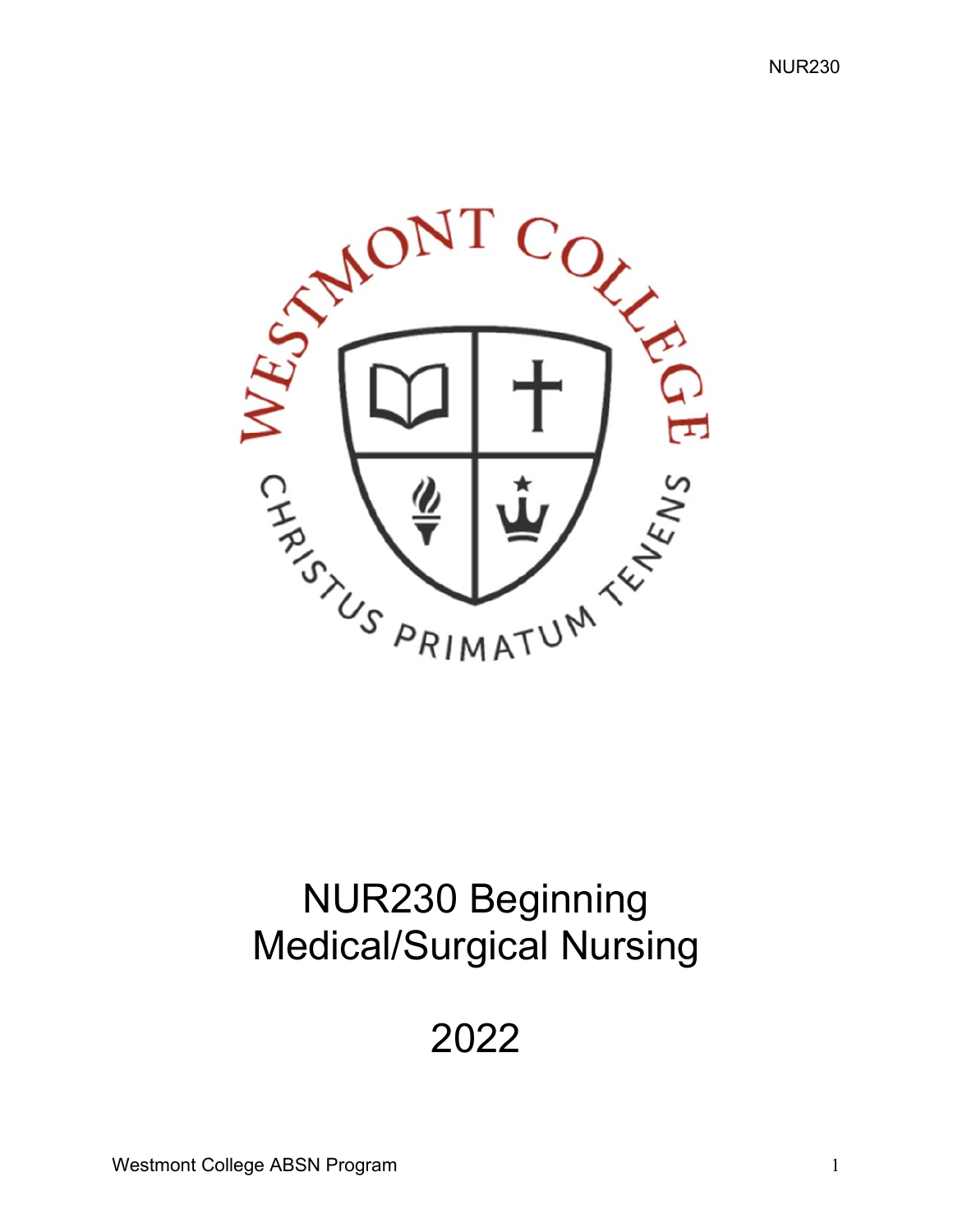# **NUR230 Beginning Medical/Surgical/Geriatric Nursing**

**6 units** (Theory-3units, Clinical-3units) **Pre-requisites:** Acceptance into ABSN program **Placement in curriculum: Prelicensure requirement** 

**Time:** TBD **Room:** TBD

**Course Faculty:** TBD **Faculty office:** TBD **Faculty email:** TBD **Faculty phone:** TBD **Faculty office hours:** TBD

#### **I. Important Information**

This is a course in a series of prelicensure nursing courses to prepare the nursing student for the safe, patient-centered and family-supported, compassionate care in a variety of healthcare settings. The best way to be prepared for your lecture and clinical experience is to maintain a healthy mental, physical, and spiritual life. Come to class after a good night's sleep, eat nutritious food, and stay current with reading assignments. For your clinical experience, come with excitement and understand you will continue to learn in the clinical setting and apply the concepts and skills you are learning in class. To help with your success in this course and program, it is not suggested you work more than 20 hours per week if you have to work.

# **Westmont catalogue course description**

This is the second in a four-part series of courses on the compassionate care of the medical/surgical/geriatric patient. This course will focus on patient-centered, compassionate care for older adults and elderly patients with chronic conditions in the acute and long-term care setting. Students will learn about the care and interprofessional management of respiratory conditions like asthma and pneumonia, cardiac conditions like hypertension, and basic EKG interpretation, endocrine conditions like diabetes mellitus, disorders of the eye and ear, and the surgical patient including the peri, intra, and postoperative nursing management. Students will learn their role on the interprofessional team as they organize direct care for their patients.

# **Instructor's further description**

Students will now move to the acute and long term care settings providing compassionate care to older adults and elderly patients with chronic conditions. Students will also experience the perioperative management of patients by caring for a patient through the peri, intra, and postoperative phases of surgery.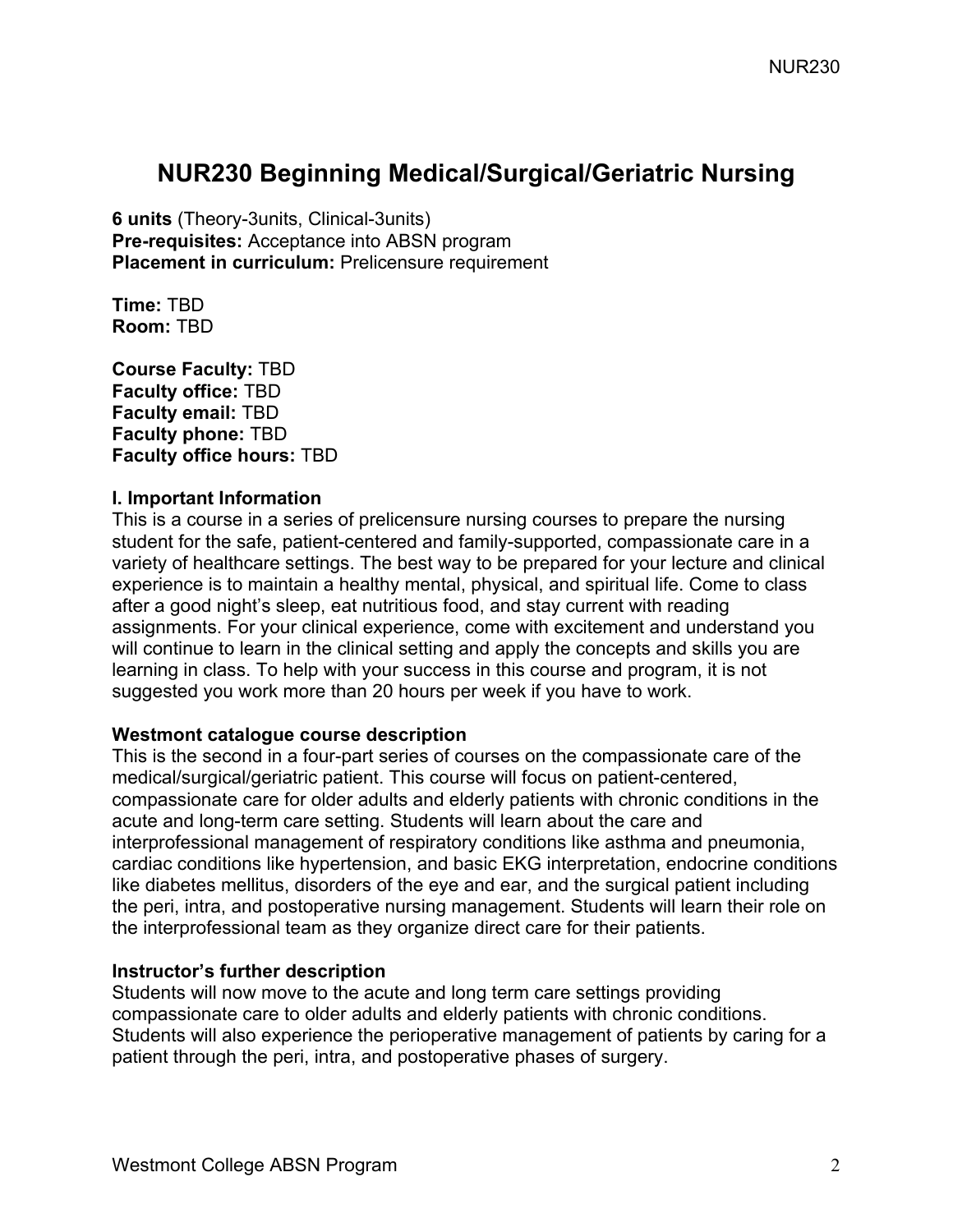# **ABSN Program Mission**

Prepares faithful servant leaders to provide patient-centered and family supported safe, compassionate care for diverse populations and communities across the lifespan and in all health care settings.

# **AACN Baccalaureate Essentials (2018)**

The Commission on Collegiate Nursing Education (CCNE) is an autonomous accrediting agency, contributing to the improvement of the public's health. A specialized/professional accrediting agency, CCNE strives to promote the quality and integrity of baccalaureate and graduate nursing programs. Following are the nine baccalaureate essentials used as the framework for the current curriculum. In 2021 the Essentials were revised and will be integrated into the curriculum over the next three years.

- 1. I Liberal Education for Baccalaureate Generalist Nursing Practice
- 2. II Basic Organizational and Systems Leadership for Quality Care and Patient **Safety**
- 3. III Scholarship for Evidence-Based Practice
- 4. IV Information Management and Application of Patient Care Technology
- 5. V Healthcare Policy, Finance, and Regulatory Environments
- 6. VI Interprofessional Communication and Collaboration for Improving Patient Health Outcomes
- 7. VII Clinical Prevention and Population Health
- 8. VIII Professionalism and Professional Values
- 9. IX Baccalaureate Generalist Nursing Practice

# **AACN Essentials (revised 2021)**

The Essentials: Core Competencies for Professional Nursing Education provides a framework for preparing individuals as members of the discipline of nursing, reflecting expectations across the trajectory of nursing education and applied experience. The *Essentials* introduce 10 domains that represent the essence of professional nursing practice and the expected competencies for each domain. The competencies accompanying each domain are designed to be applicable across four spheres of care (disease prevention/promotion of health and wellbeing, chronic disease care, regenerative or restorative care, and hospice/palliative/supportive care), across the lifespan, and with diverse patient populations.

#### **Domains for Nursing**

Domains are broad distinguishable areas of competence that, when considered in the aggregate, constitute a descriptive framework for the practice of nursing.

# **The Ten Domains:**

Domain 1-Knowledge for Nursing Practice Domain 2-Person-centered Care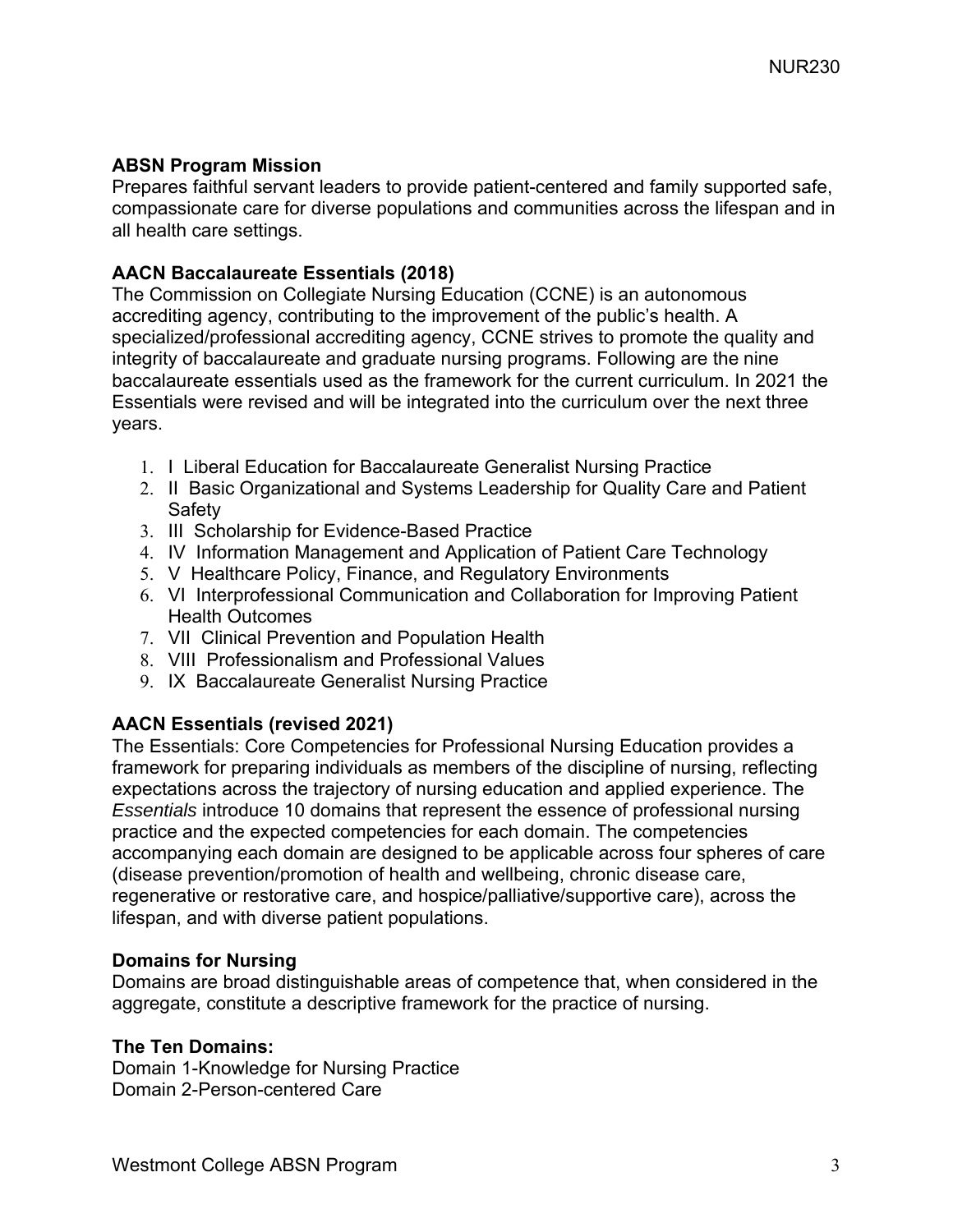Domain 3-Population Health Domain 4-Scholarship for Nursing Practice Domain 5-Quality and Safety Domain 6-Interprofessional Partnerships Domain 7-Systems-based Practice Domain 8-Information and Healthcare Technology Domain 9-Professionalism Domain 10-Personal, Professionals, Leadership Development (The Essentials: Core Competencies for Professional Nursing Education, 2021)

# **Program Learning Outcomes (PLO)**

1. Exhibit Christian character and servant leadership while providing compassionate care for a diverse population in communities across state, national, and global settings. 2. Evidence-based best practices, critical thinking, and clinical reasoning, inform clinical judgement for the provision of patient-centered, safe, quality care.

3. Create patient education plans that are culturally specific to the patient and that incorporate the family support system.

4. Communicate effectively with the interprofessional team to ensure a wholistic approach to patient-centered care.

5. Continue inquisitive learning by using the Electronic Medical Record (EMR) and Informatics to meet quality metrics in a variety of healthcare and geographic settings. 6. Advocate for healthcare policies for the underserved, vulnerable populations to ensure equity with access to care for prevention, remedial, supportive, and rehabilitative nursing care regionally, nationally, and globally.

# **Course Learning Outcomes (CLO)**

1. Recognizes the need for spiritual care for each patient and informs appropriate spiritual advisor.

2. Recalls the nursing process in your assessment and care planning of patients with chronic pulmonary, cardiac, and endocrine conditions and patients needing surgery in the acute and long-term care setting.

3. Demonstrates beginning critical thinking, cultural sensitivity, and understanding of the biopsychosocial needs and preferences of the patient as the provider of care.

4. Discusses the importance of safe medication administration by ensuring best practices and safety protocols used with each medication administered to patients.

5. Practices effective communication to peer, clinical faculty, and the interprofessional healthcare team.

6. Describes how individual patient care and best practices evolves into the care of communities and populations on the regional, state, and national level.

7. Assembles nursing thoughts and clinical judgement to make accurate and relevant nursing entries in the Electronic Medical Record. Evaluate trends in vital signs and other diagnostic tests.

8. Collects community resources for prevention and population health for discharge planning.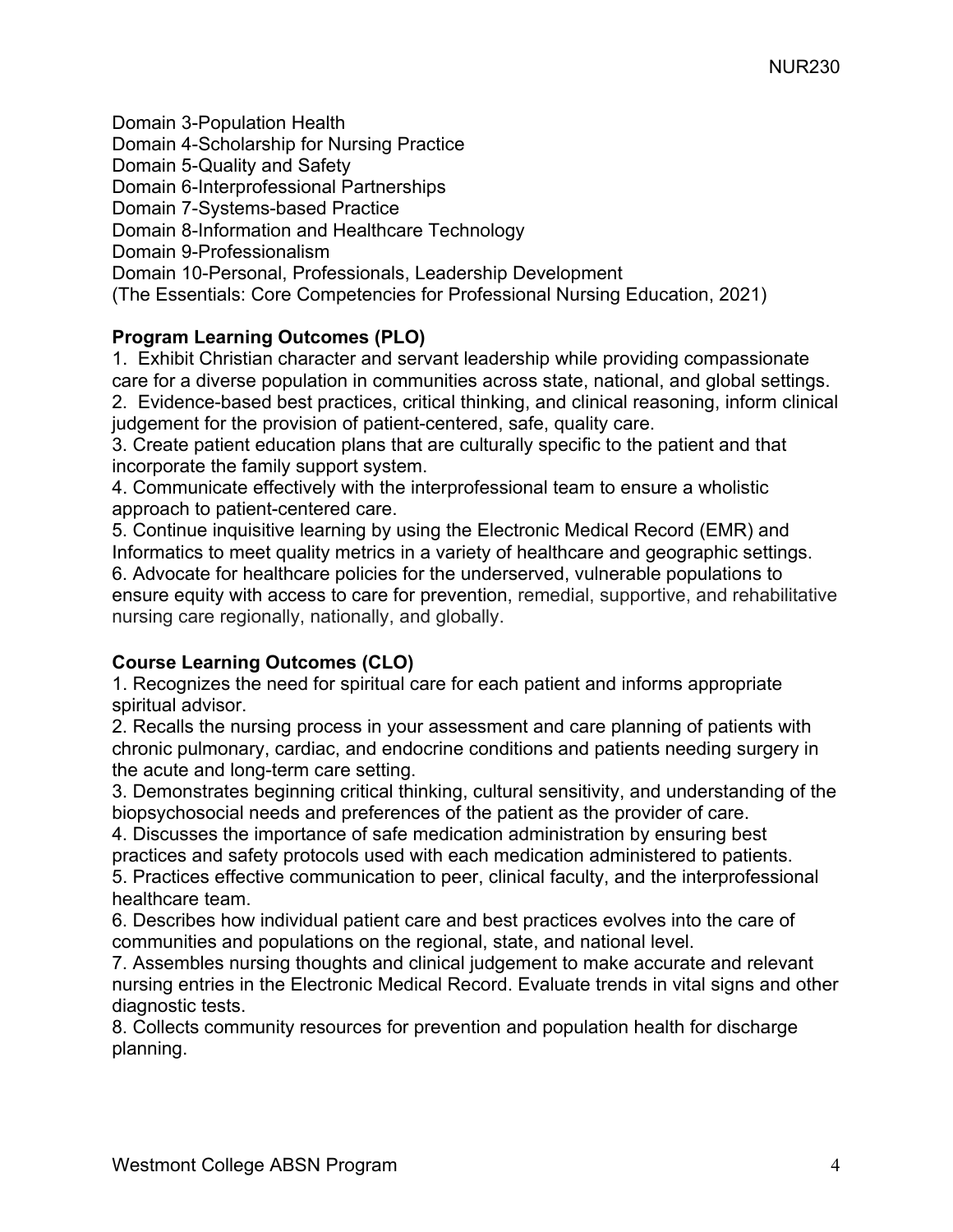# **PLO and CLO Alignment Table**

| <b>Program Learning Outcomes</b>                                                                                                                                                                                                                | <b>Course Learning Outcomes</b>                                                                                                                                                                                                                                                                                                                                        |
|-------------------------------------------------------------------------------------------------------------------------------------------------------------------------------------------------------------------------------------------------|------------------------------------------------------------------------------------------------------------------------------------------------------------------------------------------------------------------------------------------------------------------------------------------------------------------------------------------------------------------------|
| 1. Exhibit Christian character and servant<br>leadership while providing compassionate<br>care for a diverse population in<br>communities across state, national, and<br>global settings.                                                       | 1. Recognizes the need for spiritual care<br>for each patient and informs appropriate<br>spiritual advisor.                                                                                                                                                                                                                                                            |
| 2. Evidence-based best practices, critical<br>thinking, and clinical reasoning, inform<br>clinical judgement for the provision of<br>patient-centered, safe, quality care.                                                                      | 2. Recalls the nursing process in your<br>assessment and care planning of patients<br>with chronic pulmonary, cardiac, and<br>endocrine conditions and patients<br>needing surgery in the acute and long-<br>term care setting.                                                                                                                                        |
| 3. Create patient education plans that are<br>culturally specific to the patient and that<br>incorporate the family support system.                                                                                                             | 3. Demonstrates beginning critical<br>thinking, cultural sensitivity, and<br>understanding of the biopsychosocial<br>needs and preferences of the patient as<br>the provider of care.<br>4. Discusses the importance of safe<br>medication administration by ensuring<br>best practices and safety protocols used<br>with each medication administered to<br>patients. |
| 4. Communicate effectively with the<br>interprofessional team to ensure a<br>wholistic approach to patient-centered<br>care.                                                                                                                    | 5. Practices effective communication to<br>peer, clinical faculty, and the<br>interprofessional healthcare team.                                                                                                                                                                                                                                                       |
| 5. Continue inquisitive learning by using<br>the Electronic Medical Record and<br>Informatics to meet quality metrics in a<br>variety of healthcare and geographic<br>settings.                                                                 | 7. Assembles nursing thoughts and<br>clinical judgement to make accurate and<br>relevant nursing entries in the Electronic<br>Medical Record. Evaluate trends in vital<br>signs and other diagnostic tests.                                                                                                                                                            |
| 6. Advocate for healthcare policies for the<br>underserved, vulnerable populations to<br>ensure equity with access to care for<br>prevention, remedial, supportive, and<br>rehabilitative nursing care regionally,<br>nationally, and globally. | 6. Describes how individual patient care<br>and best practices evolves into the care<br>of communities and populations on the<br>regional, state, and national level.<br>8. Collects community resources for<br>prevention and population health for<br>discharge planning.                                                                                            |

# **Required Textbooks**

| <b>Title</b>   | <b>Author</b> | <b>Publisher</b> | ISBN#          |
|----------------|---------------|------------------|----------------|
| Psychology for | <b>Barker</b> | Sage             | 9-781473925069 |
| Nursing &      |               |                  |                |
| Healthcare     |               |                  |                |
| Professional:  |               |                  |                |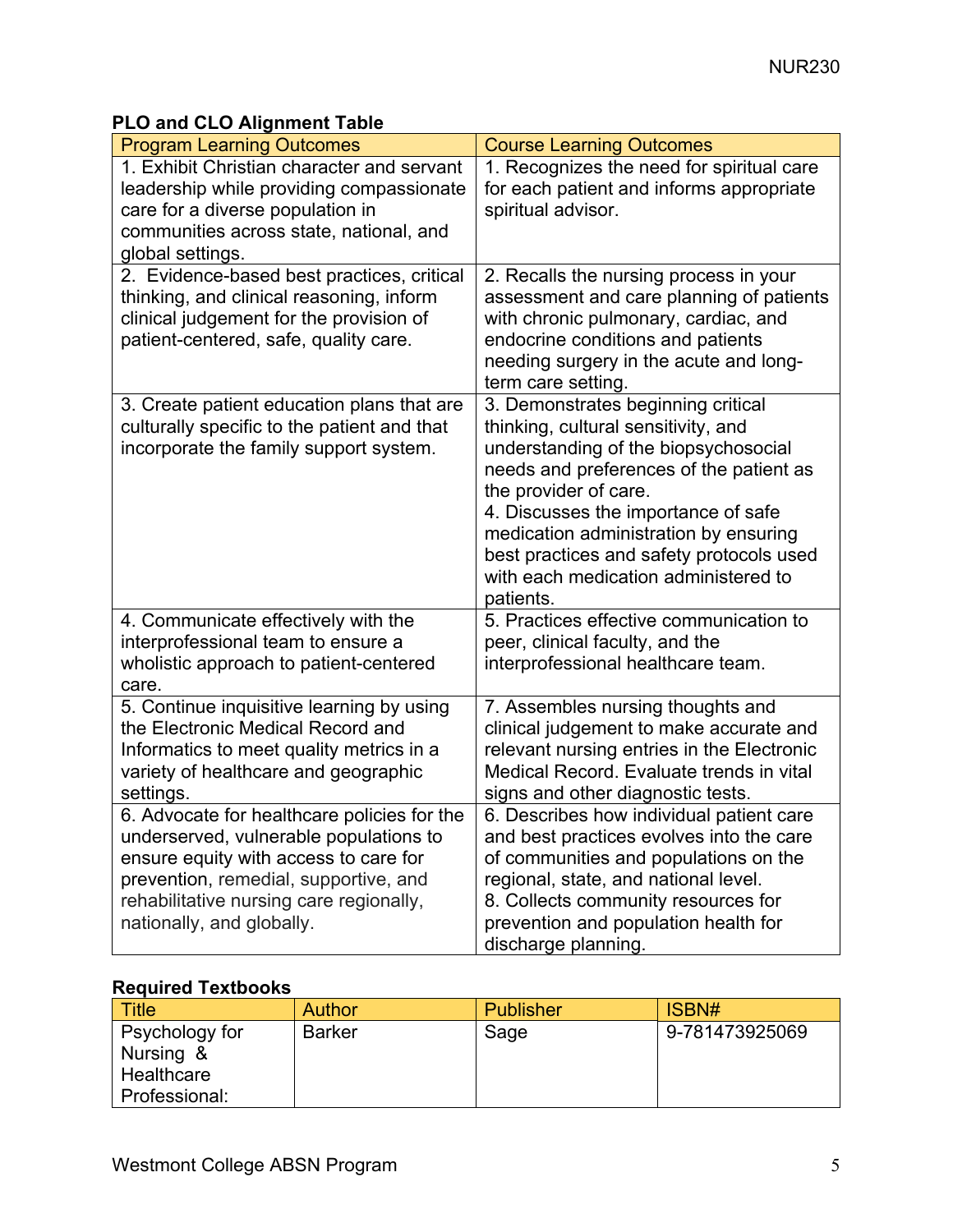| Developing<br>Compassionate<br>Care                                                          |                                                                                           |                                                   |                |  |  |  |
|----------------------------------------------------------------------------------------------|-------------------------------------------------------------------------------------------|---------------------------------------------------|----------------|--|--|--|
| Gerontologic<br>Nursing $(6th$ ed.)                                                          | Meiner & Yeager                                                                           | Elsevier                                          | 9-780323498111 |  |  |  |
| Brunner &<br>Suddarth's<br>Textbook of<br>Medical-Surgical<br>Nursing (14 <sup>th</sup> ed.) | Hinkle & Cheever                                                                          | <b>Lippincott Williams</b><br>&<br><b>Wilkins</b> | 9-781496355157 |  |  |  |
| Nursing Diagnosis textbook of your choice (can be a bundled application on smart<br>phone)   |                                                                                           |                                                   |                |  |  |  |
|                                                                                              | <b>Nursing Drug</b> textbook of your choice (can be a bundled application on smart phone) |                                                   |                |  |  |  |
| <b>Publication Manual</b><br>of the American                                                 | American<br>Psychological                                                                 | American<br>Psychological                         | 978-143383216  |  |  |  |
| Psychological<br>Association (7thed.)                                                        | Association                                                                               | Association                                       |                |  |  |  |

# **Supplemental Resources**

ATI Supreme Essentials provides the visual and auditory learners with skill vignettes, review modules, online tutorials, dosage calculation and safe medication practice, computer adaptive NextGen and current NCLEX test item types, civility tutorials, and ATI Pulse (analytics engine that predicts students probability of passing the NCLEX). ATI also provides a host of practice and proctored NCLEX style exams as well as a Predictor exam to prepare for the NCLEX. ATI tools will be fully integrated into each nursing course.

# **Suggested Resources**

- **1.** Articles
- **2.** Position Papers
- **3.** Healthcare Policies

**4.** Westmont College Library and online databases (EBSCO, ProQuest, ERIC, CINALH)

# **Assessment of CLOs (Assignments, quizzes, exams)**

The assessments used in this course to measure your learning and meeting the content objectives and course learning outcomes will include class participation, quizzes, exams using NCLEX style questions, and a signature assessment (comprehensive assessment). If student earns <85% on any course exam, student must build a 20 question quiz using ATI's Learning System quiz bank on missed content as remediation for course exam. This quiz will be due on next class day.

| <b>Course Learning Outcomes</b> | <b>Instructional activity</b> | <b>Assessment</b>         |
|---------------------------------|-------------------------------|---------------------------|
| 1. Recognizes the need for      | Lecture, class                | Assignments, quizzes, and |
| spiritual care for each patient | discussion, shared            | exams                     |
|                                 | experiences, and              |                           |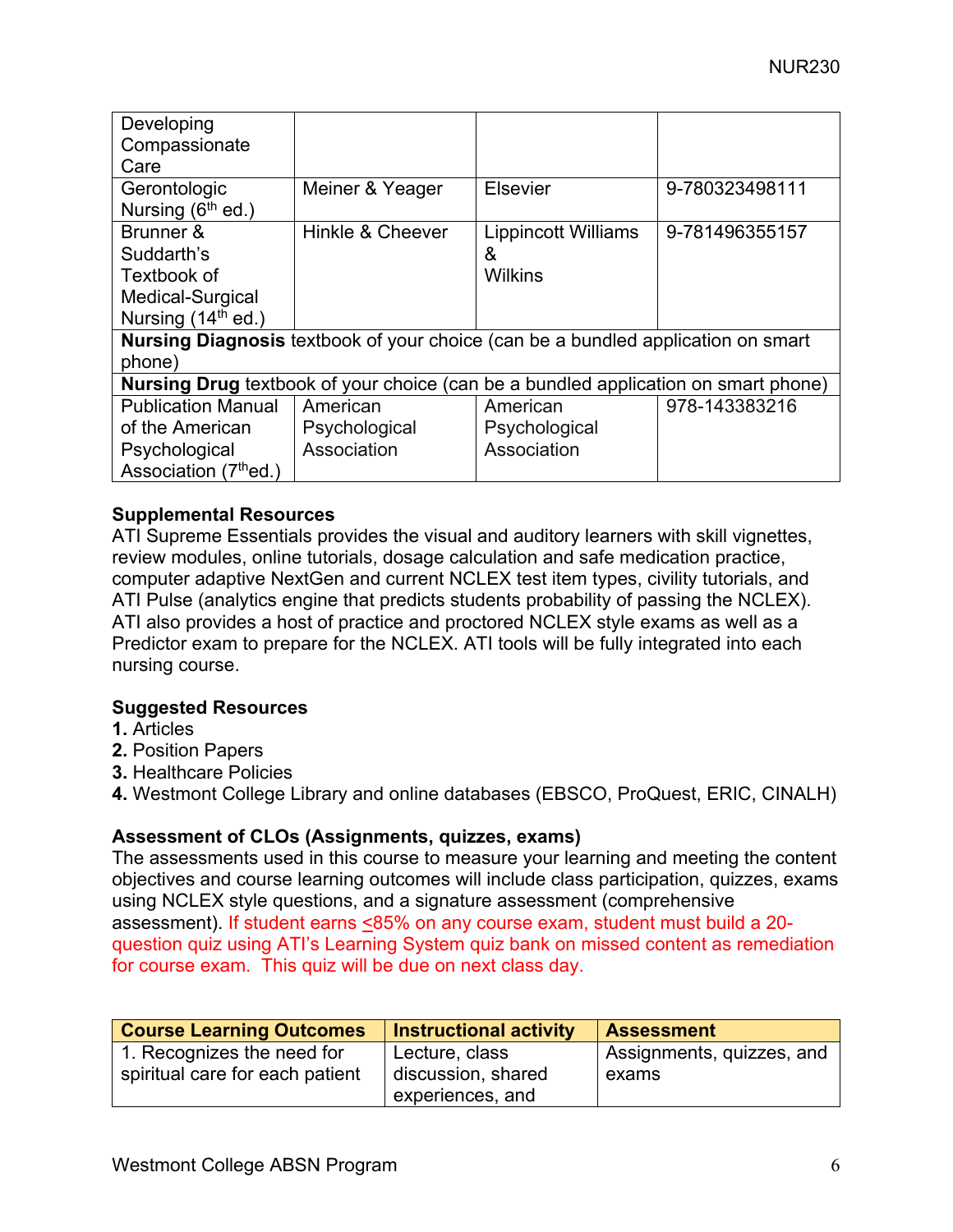| and informs appropriate         | scaffolding case   |                             |
|---------------------------------|--------------------|-----------------------------|
| spiritual advisor.              | studies            |                             |
| 2. Recalls the nursing process  |                    |                             |
| in your assessment and care     |                    |                             |
| planning of patients with       |                    |                             |
| chronic pulmonary, cardiac,     |                    |                             |
| and endocrine conditions and    |                    |                             |
| patients needing surgery in the |                    |                             |
| acute and long-term care        |                    |                             |
| setting.                        |                    |                             |
| 3. Demonstrates beginning       |                    |                             |
| critical thinking, cultural     |                    |                             |
| sensitivity, and understanding  |                    |                             |
| of the biopsychosocial needs    |                    |                             |
| and preferences of the patient  |                    |                             |
| as the provider of care.        |                    |                             |
|                                 |                    |                             |
| 4. Discusses the importance of  |                    |                             |
| safe medication administration  |                    |                             |
| by ensuring best practices and  |                    |                             |
| safety protocols used with      |                    |                             |
| each medication administered    |                    |                             |
| to patients.                    |                    |                             |
| 6. Describes how individual     |                    |                             |
| patient care and best practices |                    |                             |
| evolves into the care of        |                    |                             |
| communities and populations     |                    |                             |
| on the regional, state, and     |                    |                             |
| national level.                 |                    |                             |
| 7. Assembles nursing thoughts   |                    |                             |
| and clinical judgement to       |                    |                             |
| make accurate and relevant      |                    |                             |
| nursing entries in the          |                    |                             |
| Electronic Medical Record.      |                    |                             |
| Evaluate trends in vital signs  |                    |                             |
| and other diagnostic tests.     |                    |                             |
| 8. Collects community           |                    |                             |
| resources for prevention and    |                    |                             |
| population health for discharge |                    |                             |
| planning.                       |                    |                             |
| 5. Practices effective          | Lecture, class     | Quizzes, exams, and         |
| communication to peer, clinical | discussion, and    | through evaluation of       |
| faculty, and the                | simulation         | clinical practice (Clinical |
|                                 |                    |                             |
| interprofessional healthcare    |                    | evaluation tool)            |
| team.                           |                    |                             |
| <b>Class participation</b>      | $=$ P/NC           |                             |
| Concept Map (periop)            | $= 100 \text{pts}$ |                             |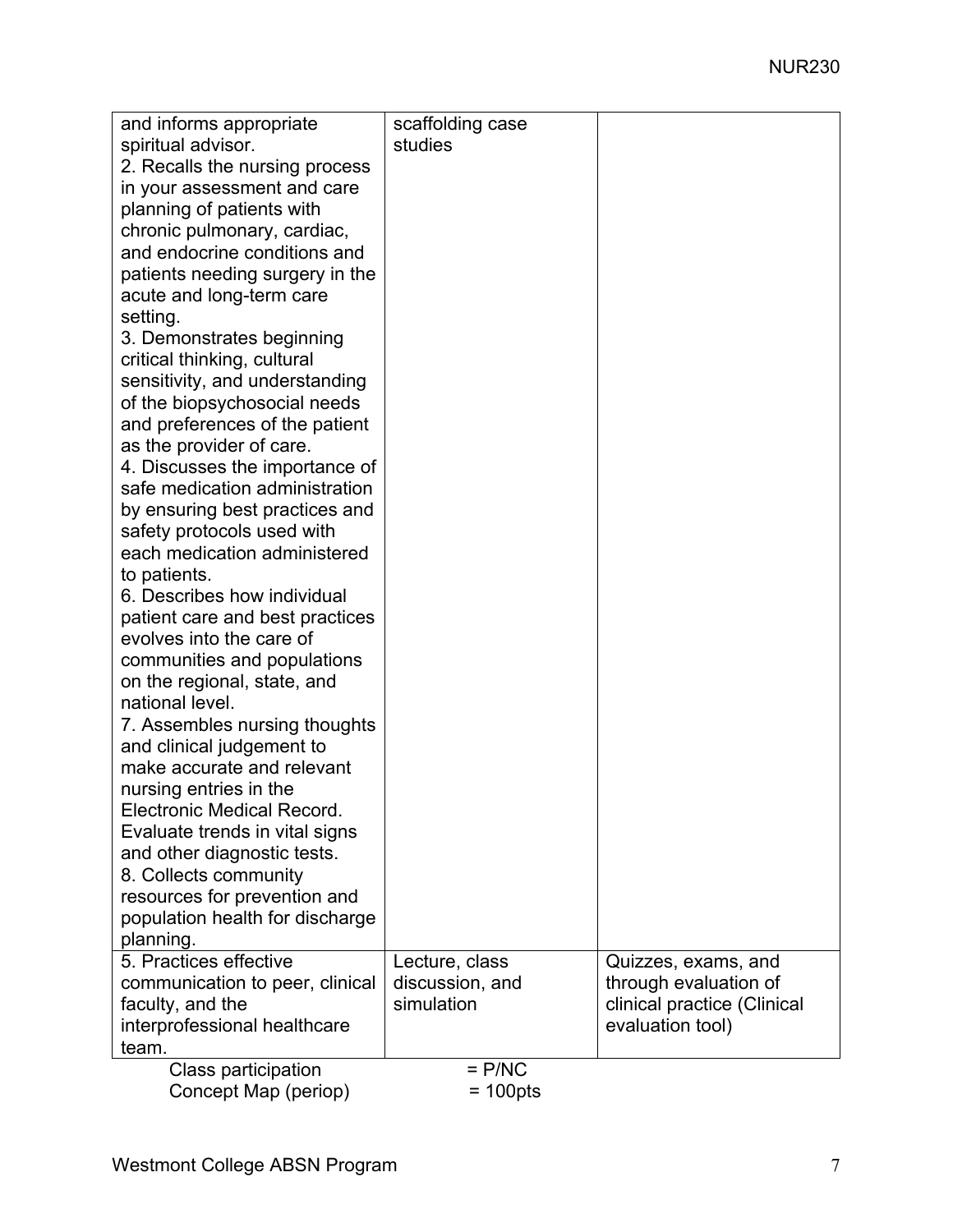Quizzes  $4 \times 25$ pts each = 100pts Exams  $3 \times 100$  pts each = 300 pts Comprehensive Final Exam  $= 100$ pts  $Total = 600pts$ 

**\*Student must have 75% in theory and "Pass" in clinical to progress** 

# **II. Course Policies**

# **Grading**

Grade points per unit of credit are assigned on the following scale:

A 4 grade points

A- 3.7 grade points

B+ 3.3 grade points

B 3.0 grade points

B- 2.7 grade points

C+ 2.3 grade points

C 2.0 grade points

C- 1.7 grade points

D+ 1.3 grade points

D 1.0 grade points

D- 0.7 grade points

P (At least D-) No grade points assigned. Not computed in the grade point average. F 0 grade points

NC (F) No grade points assigned. Not computed in the grade point average. W No grade points assigned. Not computed in grade point average.

WF No grade points assigned. Not computed in grade point average.

WP No grade points assigned. Not computed in grade point average.

WX No grade points assigned. Not computed in grade point average.

Westmont does not compute the units and grades students earned at other colleges in its grade average. (Exception: Courses and grades taken as part of a Westmont offcampus program are posted on the Westmont transcript and will be calculated in the Westmont GPA.)

Apart from the exceptions identified below, all courses at Westmont are graded using a letter scale (A, B, C, D, F).

Instructor Initiated Exceptions:

1. For pedagogical reasons, an instructor may elect to use P/NC grade reporting in any class not approved for GE credit. It is assumed that the same gradereporting

system will be applied to the entire class.

- 2. With the approval of the General Education Committee, P/NC grade reporting may be used in appropriate, GE-approved courses.
- 3. When P/NC grade reporting is used, the syllabus must reflect this fact. In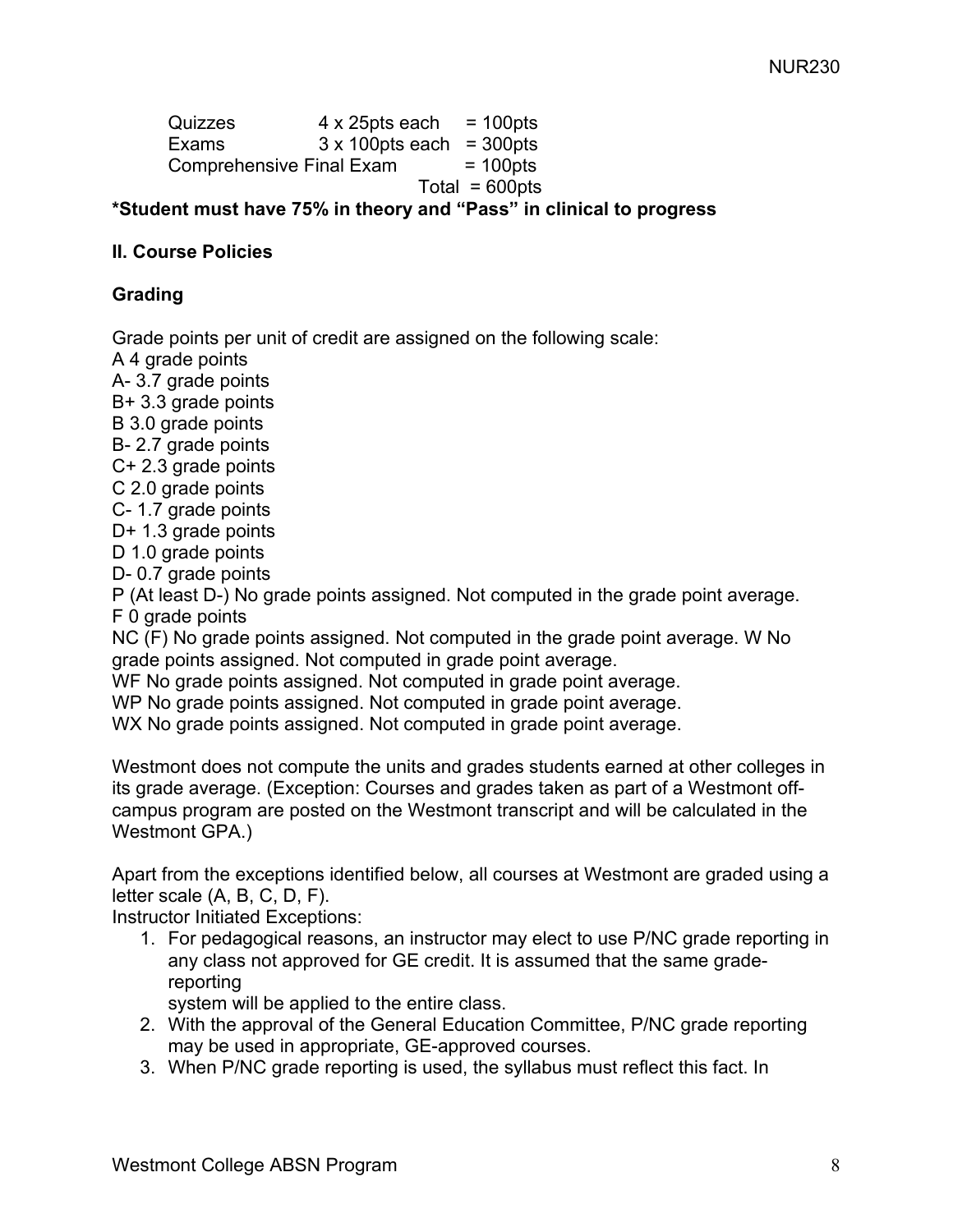addition, departments are encouraged to include a notice in the catalog that the course may use P/NC grading.

# **Office of Disability Services**

Students who have been diagnosed with a disability are strongly encouraged to contact the Office of Disability Services as early as possible to discuss appropriate accommodations for this course. Formal accommodations will only be granted for students whose disabilities have been verified by the Office of Disability Services. These accommodations may be necessary to ensure your equal access to this course.

Please contact Sheri Noble, Director of Disability Services. (310A Voskuyl Library, 565- 6186, snoble@westmont.edu) or visit the website for more information: http://www.westmont.edu/\_offices/disability

# **Dress Code**

Comfortable, non-binding clothing in theory classes

# **Academic Integrity**

When students join our college community, they are expected, as apprentice scholars, to search for truth with integrity and accuracy. This quest requires humility about our abilities, respect for the ideas of others, and originality in our thinking. Since Westmont is a Christian community, the integrity of our scholarship is rooted in the integrity of our faith. We seek to be followers of Christ in the classroom, in the library, and at the privacy of our computers. Violations of academic integrity are a serious breach of trust within the Westmont community because they violate the regard for truth essential to genuine learning and Christian consistency. Such deception also hurts those students who do their work with integrity. Violations of Academic Integrity may consist of cheating (the use of unauthorized sources of information on an examination or other assignment), falsification (misrepresentation of facts in any academic project or obligation) or plagiarism (the use of someone else's words or ideas without giving proper credit). Faculty and students should operate in an environment of mutual trust and respect. Faculty will expect students to act in ways consistent with academic integrity. However, for both scholarly and spiritual reasons, cheating, falsification, plagiarism and all other violations of academic integrity will not be tolerated in the Westmont community. Please familiarize yourself with the entire Westmont College Academic Integrity Policy. This document defines different violations of academic integrity and their consequences. It also contains very helpful information on strategies to recognize violations of academic integrity before they occur. Dishonesty in the clinical setting, will not be tolerated and students will be removed followed by program suspension or termination.

# **Technology in the Classroom**

Laptops, tablets, and smart phones can be used in the classroom with the permission of the faculty. The use of smart phones in the clinical setting will depend on each clinical setting's rules. Smart phones in the clinical setting can be used for clinical related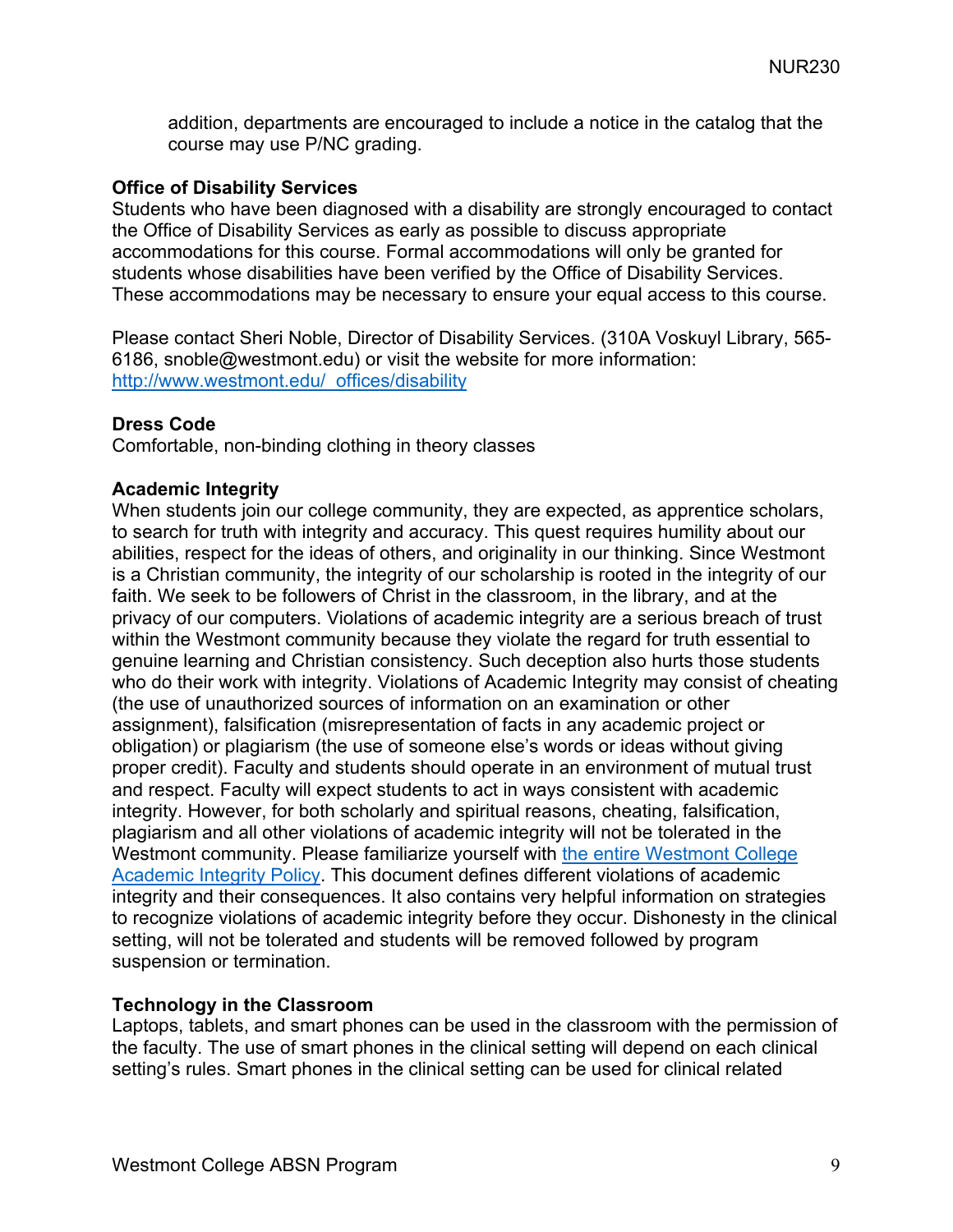resources (drug book, Tabers, calculation, etc). Recording lectures is also at the discretion of the faulty and permission must be granted.

#### **Emergencies**

In the event that an emergency occurs during instruction, it is important to be familiar with the practices in place for the classroom. Please review the document at https://integready.app.box.com/AnticipatingInClass and direct any questions or concerns to the Office of Institutional Resilience.

# **III. Weekly course schedule**

#### **Textbooks:**

- 1. Medical/Surgical Nursing- Hinkle & Cheever (H&C)
- 2. Psychology of Nursing- Barker (Barker)
- 3. Gerontologic Nursing- Meiner & Yeager (Meiner)

#### **\*Subject to change at any time, you will be notified of any changes**

| <b>Week</b> | <b>Content Objectives</b>                                                                                                                                                                                                                                                                                                                                                                                                                                                                                                                                                                | <b>Reading</b>                                    | <b>Activities and</b>                                                                                                                                                                                                                                                                         | <b>Outcome</b>     |
|-------------|------------------------------------------------------------------------------------------------------------------------------------------------------------------------------------------------------------------------------------------------------------------------------------------------------------------------------------------------------------------------------------------------------------------------------------------------------------------------------------------------------------------------------------------------------------------------------------------|---------------------------------------------------|-----------------------------------------------------------------------------------------------------------------------------------------------------------------------------------------------------------------------------------------------------------------------------------------------|--------------------|
| 1/2         | -Orientation to class,                                                                                                                                                                                                                                                                                                                                                                                                                                                                                                                                                                   | Barker: Ch 3                                      | assignments<br>-In Chapter 17,                                                                                                                                                                                                                                                                | <b>Measurement</b> |
|             | syllabus, schedule                                                                                                                                                                                                                                                                                                                                                                                                                                                                                                                                                                       |                                                   | pay special                                                                                                                                                                                                                                                                                   |                    |
|             | -Perioperative Management                                                                                                                                                                                                                                                                                                                                                                                                                                                                                                                                                                | H & C: Ch. 17, 18,                                | attention to Table                                                                                                                                                                                                                                                                            |                    |
|             | 1. Define the phases of                                                                                                                                                                                                                                                                                                                                                                                                                                                                                                                                                                  | 19                                                | 17-3, Chart 17-6,                                                                                                                                                                                                                                                                             |                    |
|             | perioperative patient care                                                                                                                                                                                                                                                                                                                                                                                                                                                                                                                                                               |                                                   | Chart 17-8.                                                                                                                                                                                                                                                                                   |                    |
|             | 2. Describe a comprehensive                                                                                                                                                                                                                                                                                                                                                                                                                                                                                                                                                              | Meiner: Pg. 316-                                  | -In Chapter 18,                                                                                                                                                                                                                                                                               |                    |
|             | preoperative assessment to                                                                                                                                                                                                                                                                                                                                                                                                                                                                                                                                                               | 317, 458, 368,                                    | <b>Chart 18-1</b>                                                                                                                                                                                                                                                                             |                    |
|             | identify pertinent health and                                                                                                                                                                                                                                                                                                                                                                                                                                                                                                                                                            | 601                                               |                                                                                                                                                                                                                                                                                               |                    |
|             |                                                                                                                                                                                                                                                                                                                                                                                                                                                                                                                                                                                          |                                                   |                                                                                                                                                                                                                                                                                               |                    |
|             |                                                                                                                                                                                                                                                                                                                                                                                                                                                                                                                                                                                          |                                                   |                                                                                                                                                                                                                                                                                               |                    |
|             |                                                                                                                                                                                                                                                                                                                                                                                                                                                                                                                                                                                          |                                                   | discussion:                                                                                                                                                                                                                                                                                   |                    |
|             |                                                                                                                                                                                                                                                                                                                                                                                                                                                                                                                                                                                          |                                                   |                                                                                                                                                                                                                                                                                               |                    |
|             | 3. Construct accurate entry of                                                                                                                                                                                                                                                                                                                                                                                                                                                                                                                                                           | Physiological                                     | pg. 72. The 6 C's                                                                                                                                                                                                                                                                             |                    |
|             | vital signs and nursing notes                                                                                                                                                                                                                                                                                                                                                                                                                                                                                                                                                            | <b>Concepts for</b>                               |                                                                                                                                                                                                                                                                                               |                    |
|             | in the EMR.                                                                                                                                                                                                                                                                                                                                                                                                                                                                                                                                                                              | <b>Nursing Practice</b>                           | <b>Class</b>                                                                                                                                                                                                                                                                                  |                    |
|             | 4. Describe considerations                                                                                                                                                                                                                                                                                                                                                                                                                                                                                                                                                               | Lesson: The                                       | discussion: 5                                                                                                                                                                                                                                                                                 |                    |
|             | related to preoperative                                                                                                                                                                                                                                                                                                                                                                                                                                                                                                                                                                  | <b>Surgical Client</b>                            |                                                                                                                                                                                                                                                                                               |                    |
|             |                                                                                                                                                                                                                                                                                                                                                                                                                                                                                                                                                                                          |                                                   | based practice                                                                                                                                                                                                                                                                                |                    |
|             |                                                                                                                                                                                                                                                                                                                                                                                                                                                                                                                                                                                          |                                                   |                                                                                                                                                                                                                                                                                               |                    |
|             |                                                                                                                                                                                                                                                                                                                                                                                                                                                                                                                                                                                          |                                                   |                                                                                                                                                                                                                                                                                               |                    |
|             |                                                                                                                                                                                                                                                                                                                                                                                                                                                                                                                                                                                          |                                                   |                                                                                                                                                                                                                                                                                               |                    |
|             |                                                                                                                                                                                                                                                                                                                                                                                                                                                                                                                                                                                          |                                                   |                                                                                                                                                                                                                                                                                               |                    |
|             |                                                                                                                                                                                                                                                                                                                                                                                                                                                                                                                                                                                          |                                                   |                                                                                                                                                                                                                                                                                               |                    |
|             |                                                                                                                                                                                                                                                                                                                                                                                                                                                                                                                                                                                          |                                                   |                                                                                                                                                                                                                                                                                               |                    |
|             |                                                                                                                                                                                                                                                                                                                                                                                                                                                                                                                                                                                          |                                                   |                                                                                                                                                                                                                                                                                               |                    |
|             |                                                                                                                                                                                                                                                                                                                                                                                                                                                                                                                                                                                          |                                                   |                                                                                                                                                                                                                                                                                               |                    |
|             |                                                                                                                                                                                                                                                                                                                                                                                                                                                                                                                                                                                          |                                                   |                                                                                                                                                                                                                                                                                               |                    |
|             |                                                                                                                                                                                                                                                                                                                                                                                                                                                                                                                                                                                          |                                                   |                                                                                                                                                                                                                                                                                               |                    |
|             |                                                                                                                                                                                                                                                                                                                                                                                                                                                                                                                                                                                          |                                                   |                                                                                                                                                                                                                                                                                               |                    |
|             |                                                                                                                                                                                                                                                                                                                                                                                                                                                                                                                                                                                          |                                                   |                                                                                                                                                                                                                                                                                               |                    |
|             |                                                                                                                                                                                                                                                                                                                                                                                                                                                                                                                                                                                          |                                                   |                                                                                                                                                                                                                                                                                               |                    |
|             |                                                                                                                                                                                                                                                                                                                                                                                                                                                                                                                                                                                          |                                                   |                                                                                                                                                                                                                                                                                               |                    |
|             | surgical risk factors.<br>3. Examine laboratory and<br>diagnostic tests related to the<br>surgical procedure.<br>nursing care of the older<br>adult, patients who are obese,<br>and patients with disabilities.<br>5. Identify legal and ethical<br>considerations related to<br>obtaining informed consent for<br>surgery.<br>6. Evaluate the importance of<br>preoperative patient-centered<br>education.<br>7. Appraise the<br>interprofessional approach to<br>the compassionate care of the<br>patient during surgery.<br>8. Identify adverse effects of<br>surgery and anesthesia. | <b>ATI Engage</b><br><b>Fundamentals</b><br>Unit: | <b>Small group</b><br>Barker, Table 4-1<br>"A"s of evidence-<br>Ask<br>Acquire<br>Appraise<br>Apply<br>Assess<br><b>ATI's Engage</b><br><b>Fundamentals</b><br><b>Clinical Judgment</b><br><b>Case Studies with</b><br><b>Concept Map</b><br><b>Activities: The</b><br><b>Surgical Client</b> |                    |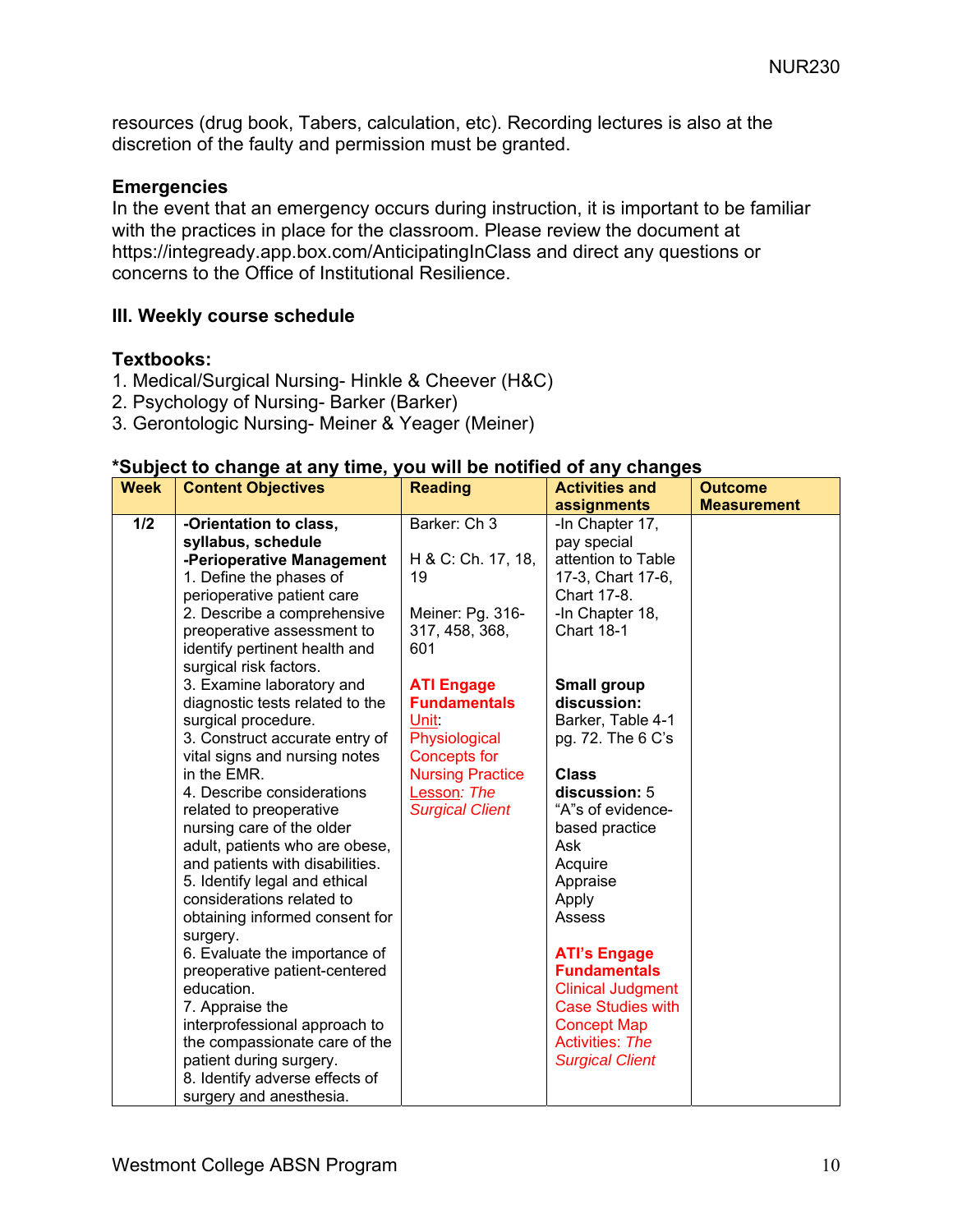|                | 9. Use the nursing process to<br>optimize patient outcomes<br>during the intraoperative<br>period.<br>10. Compare and contrast<br>each role of the surgical team.                                                                                                                                                                                                                                                                                                                                                                              |                                                                                        |                                                                                                                                                                                                                                                                                    |                                            |
|----------------|------------------------------------------------------------------------------------------------------------------------------------------------------------------------------------------------------------------------------------------------------------------------------------------------------------------------------------------------------------------------------------------------------------------------------------------------------------------------------------------------------------------------------------------------|----------------------------------------------------------------------------------------|------------------------------------------------------------------------------------------------------------------------------------------------------------------------------------------------------------------------------------------------------------------------------------|--------------------------------------------|
|                | 11. Discuss the 5 "A"s of<br>evidence-based practice.<br>12. Discuss medications used                                                                                                                                                                                                                                                                                                                                                                                                                                                          |                                                                                        |                                                                                                                                                                                                                                                                                    |                                            |
| $\overline{3}$ | in the pre-op period.<br>-Perioperative Management<br>13. Describe the responsibility<br>of the recovery room nurse in<br>the stabilization of the patient<br>after surgery.<br>14. Differentiate the care of<br>the gerontologic patient<br>compared to an adult patient.<br>(Chart 19-7).<br>15. Discuss the pharmacologica<br>management during the peri, in<br>and postoperative phases of su<br>including the nurse's role in<br>patient/parent education for<br>drug action, side effects,<br>contraindications, and adverse<br>effects. | Barker: Ch. 3<br>H & C: Ch. 17, 18,<br>19<br>Meiner: Pg. 316-<br>317, 458, 368,<br>601 | Review H & C<br>Chart 19-1, Table<br>19-1 (use as a<br>M/S nurse getting<br>a surgical<br>admission), Chart<br>19-3 Discharge<br>Instructions,<br>Chart 19-4, Chart<br>$19-6$<br><b>Small group</b><br>discussion: H &<br>C Chapter 19<br><b>Critical Thinking</b><br>Exercise #1. | <b>Quiz on</b><br>preoperative<br>material |
|                |                                                                                                                                                                                                                                                                                                                                                                                                                                                                                                                                                |                                                                                        |                                                                                                                                                                                                                                                                                    |                                            |
| $\overline{4}$ | - Perioperative Management<br>cont.<br>16. Evaluate variables that<br>affect wound healing (Table<br>$19-3$ ).<br>17. Construct assessment<br>parameters appropriate for<br>the early detection of<br>postoperative complications<br>(Table 19-4).<br>18. Construct accurate<br>nursing notes that reflect vital<br>signs and relevant patient<br>information.                                                                                                                                                                                 |                                                                                        | <b>Exercise for</b><br>pairs:<br>Complete a<br>preoperative<br>exam, consent,<br>and postoperative<br>teaching<br><b>ATI Video Case</b><br><b>Studies: Wound</b><br>Evisceration                                                                                                   | <b>Concept Map due</b>                     |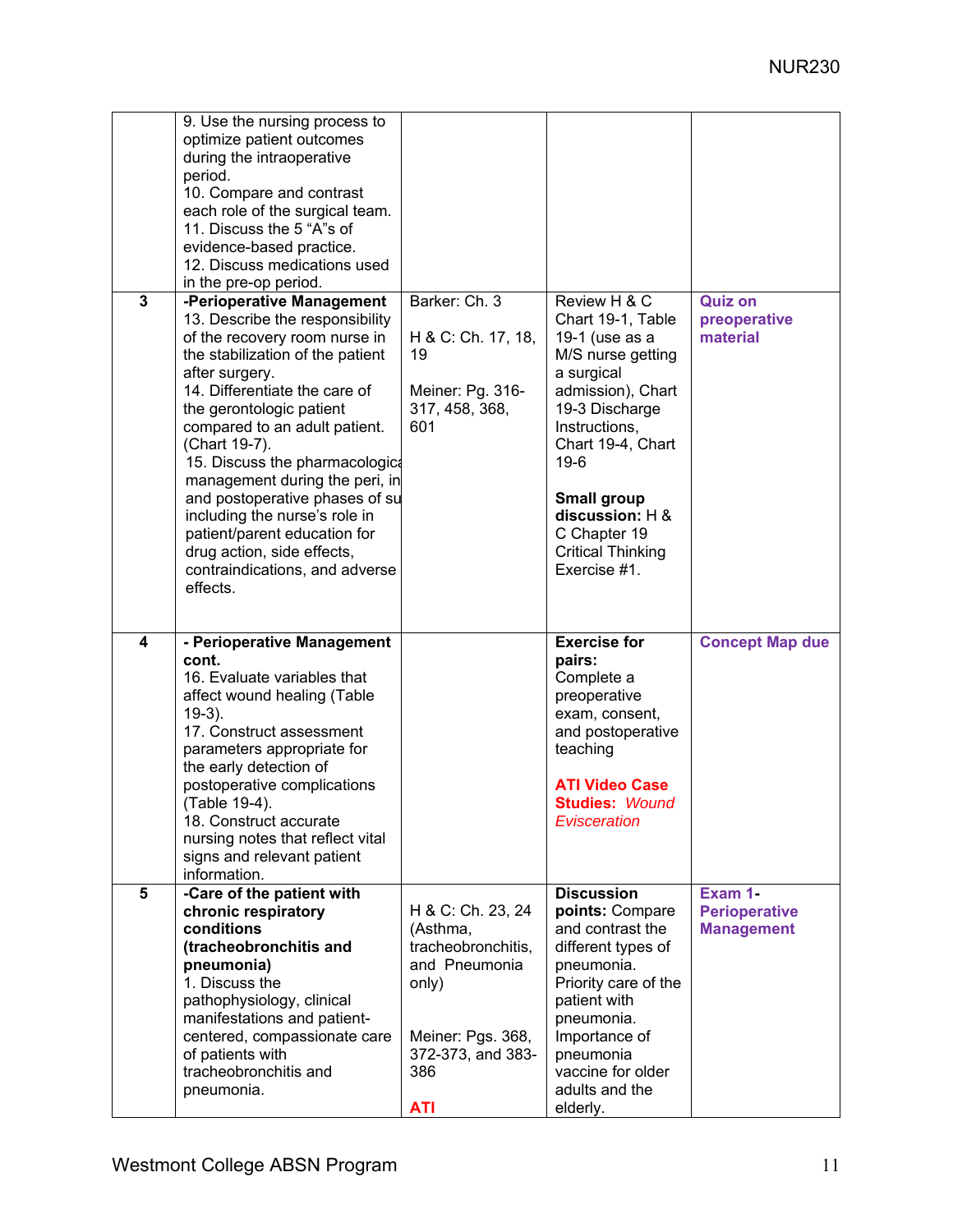|                | 2. Use the nursing process as<br>a framework for care of the<br>patient with tracheobronchitis<br>and pneumonia.<br>3. Discuss the pharmacological<br>management of tracheobronchi<br>pneumonia including<br>the nurse's role in<br>patient/parent education for<br>drug action, side effects,<br>contraindications, and adverse<br>effects.<br>4. Examine the EMR and its<br>usefulness in providing<br>trended data.<br>5. Examine laboratory and<br>diagnostic tests related to the<br>chronic respiratory conditions.                                                                                                                                                                                              | <b>Review</b><br><b>Module/eBook:</b><br><b>Adult Medical</b><br><b>Surgical Nursing</b><br><b>Chapter 20</b>                                                                                                                                                 | <b>Students</b><br>complete the<br><b>Active Learning</b><br>Template:<br><b>System Disorder</b><br>for pneumonia        |                                                                                                    |
|----------------|------------------------------------------------------------------------------------------------------------------------------------------------------------------------------------------------------------------------------------------------------------------------------------------------------------------------------------------------------------------------------------------------------------------------------------------------------------------------------------------------------------------------------------------------------------------------------------------------------------------------------------------------------------------------------------------------------------------------|---------------------------------------------------------------------------------------------------------------------------------------------------------------------------------------------------------------------------------------------------------------|--------------------------------------------------------------------------------------------------------------------------|----------------------------------------------------------------------------------------------------|
| 6              | - Care of the patient with<br>chronic respiratory<br>conditions (asthma)<br>1. Discuss the<br>pathophysiology, clinical<br>manifestations and patient-<br>centered, compassionate care<br>of patients with asthma.<br>2. Discuss the pharmacological<br>management of asthma includir<br>the nurse's role in<br>patient/parent education for<br>drug action, side effects,<br>contraindications, and adverse<br>effects.<br>3. Create a patient-centered<br>education plan for new<br>asthmatic patients including<br>the peak flow meter for<br>medication titration.<br>4. Evaluate patients for<br>asthma self-management<br>strategies.<br>5. Examine laboratory and<br>diagnostic tests related to the<br>asthma. | H & C: Ch. 23, 24<br>(Asthma,<br>tracheobronchitis,<br>and Pneumonia<br>only)<br>Meiner: Pgs. 368,<br>372-373, and 383-<br>386<br><b>ATI</b><br><b>Review</b><br><b>Module/eBook:</b><br><b>Adult Medical</b><br><b>Surgical Nursing</b><br><b>Chapter 21</b> | <b>Students</b><br>complete the<br><b>Active Learning</b><br>Template:<br><b>System Disorder</b><br>for asthma           | <b>ATI Learning</b><br><b>System Quiz</b><br><b>Bank Standard</b><br>Quiz<br><b>Fundamentals 1</b> |
| $\overline{7}$ | -Care of the patient with<br>upper respiratory<br>infections/viruses<br>1. Describe conditions of the<br>upper respiratory system.<br>2. Compare and contrast the<br>upper respiratory tract<br>infections according to cause,<br>incidence, clinical<br>manifestations, patient-<br>centered compassionate care,                                                                                                                                                                                                                                                                                                                                                                                                      | H & C: Ch. 22<br><b>ATI</b><br><b>Pharmacology</b><br><b>Made Easy</b><br>Module: The<br><b>Respiratory</b><br><b>System</b>                                                                                                                                  | <b>Students</b><br>complete Active<br>Learning<br>Templates:<br><b>Medication for</b><br>respiratory system<br>disorders | Quiz on Asthma,<br>tracheobronchitis<br>and Pneumonia                                              |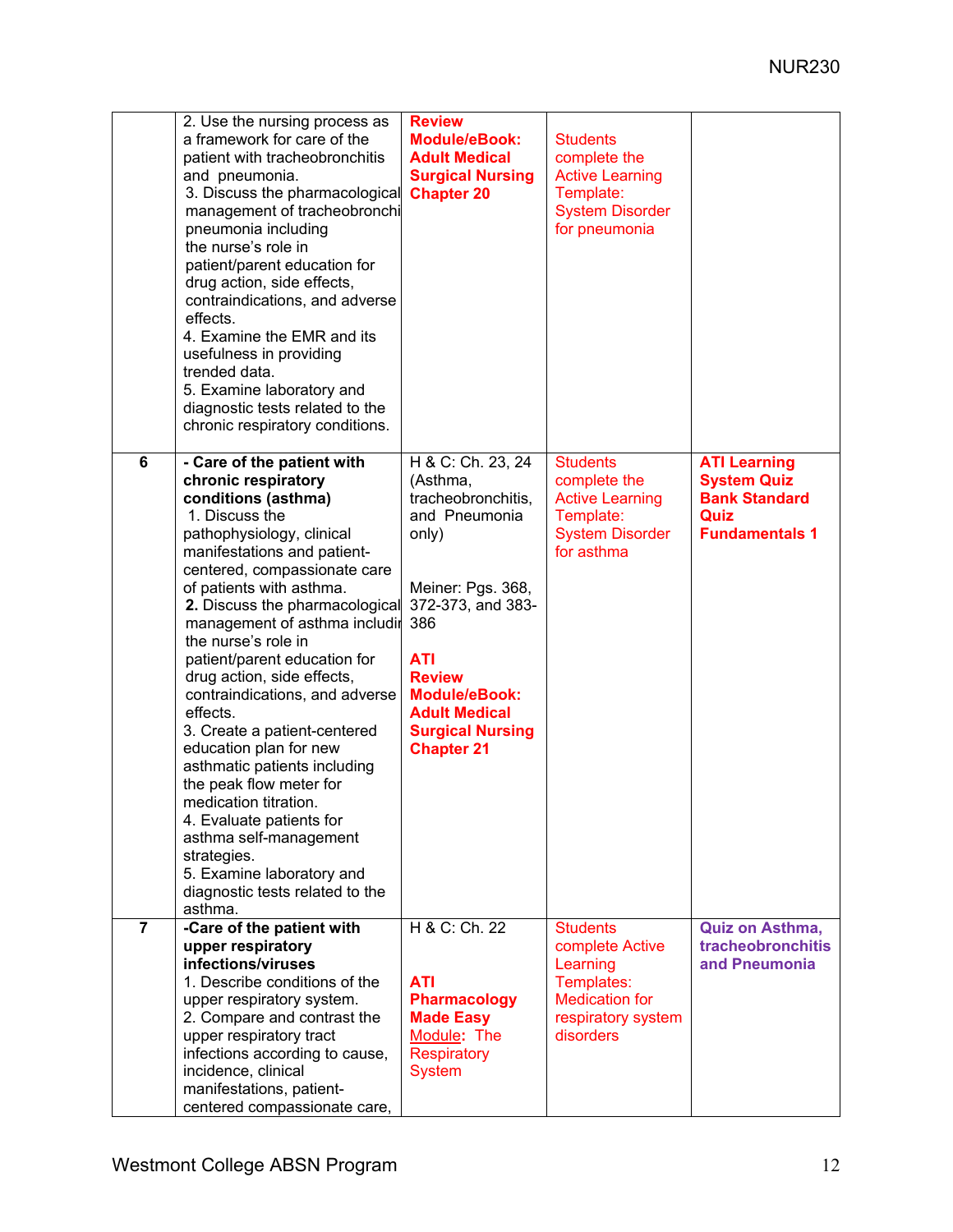|   | and the significance of<br>preventive health care.<br>3. Discuss the pharmacological<br>management of upper respirato<br>tract infections and viruses inclu<br>the nurse's role in<br>patient/parent education for<br>drug action, side effects,<br>contraindications, and adverse<br>effects.<br>4. Examine laboratory and<br>diagnostic tests related to<br>upper respiratory<br>infections/viruses.                                                                                                                                                                         |                                                                                                                                                                                                          |                                                                                                                                                                                                                                                                                       |                                                                                                          |
|---|--------------------------------------------------------------------------------------------------------------------------------------------------------------------------------------------------------------------------------------------------------------------------------------------------------------------------------------------------------------------------------------------------------------------------------------------------------------------------------------------------------------------------------------------------------------------------------|----------------------------------------------------------------------------------------------------------------------------------------------------------------------------------------------------------|---------------------------------------------------------------------------------------------------------------------------------------------------------------------------------------------------------------------------------------------------------------------------------------|----------------------------------------------------------------------------------------------------------|
| 8 | -Care of the patient with<br><b>Diabetes</b><br>1. Describe etiologic factors<br>associated with diabetes.<br>2. Compare and contrast the<br>signs and symptoms of hypo<br>and hyperglycemia.<br>3. Discuss the triad of diet,<br>exercise, and medication in<br>the management of patient-<br>centered, compassionate care<br>of the diabetic.<br>4. Review the trended data for<br>laboratory tests (HbA1c and<br>glucose) from the EMR.<br>5. Evaluate the management<br>strategies for a person with<br>diabetes to use during "sick<br>days."                             | H & C: Ch. 51<br>Meiner: Ch. 25,<br>Pgs. 524-534<br><b>ATI</b><br><b>Dosage</b><br><b>Calculations and</b><br><b>Safe Medication</b><br><b>Administration</b><br><b>Case Studies:</b><br><b>Diabetes</b> | <b>Class</b><br>discussion:<br>Discuss the<br>importance of sick<br>day management<br>Create a care<br>plan for the<br>patient with a<br>HbA1c of 11.8%.<br>Review Table 51-<br>4 Insulin<br>Regimens and<br>discuss mixing<br>different types of<br>insulin for optimal<br>coverage. | Exam 2<br><b>Respiratory,</b><br>weeks 4-6                                                               |
| 9 | -Care of the patient with<br>Diabetes cont.<br>6. Create a patient-centered<br>education plan for insulin self-<br>management.<br>7. Demonstrate understanding<br>of major complications of<br>diabetes and the self-care<br>behaviors that are important<br>in their prevention.<br>8. Differentiate between the<br>different categories of insulin<br>(Table 51-3) and different<br>types of oral agents (Table<br>$51-6$ ).<br>9. Discuss the pharmacological<br>management of oral diabetic<br>medication including<br>the nurse's role in<br>patient/parent education for | H & C: Ch. 51<br>Meiner: Ch. 25,<br>Pgs. 524-534<br>ATI<br><b>Pharmacology</b><br><b>Made Easy</b><br>Module: The<br><b>Endocrine System</b>                                                             | <b>Students</b><br>complete Active<br>Learning<br>Templates:<br>Medication for<br>diabetes                                                                                                                                                                                            | <b>ATI Learning</b><br><b>System Quiz</b><br><b>Bank Standard</b><br>Quiz<br>Fundamentals 2<br>and Final |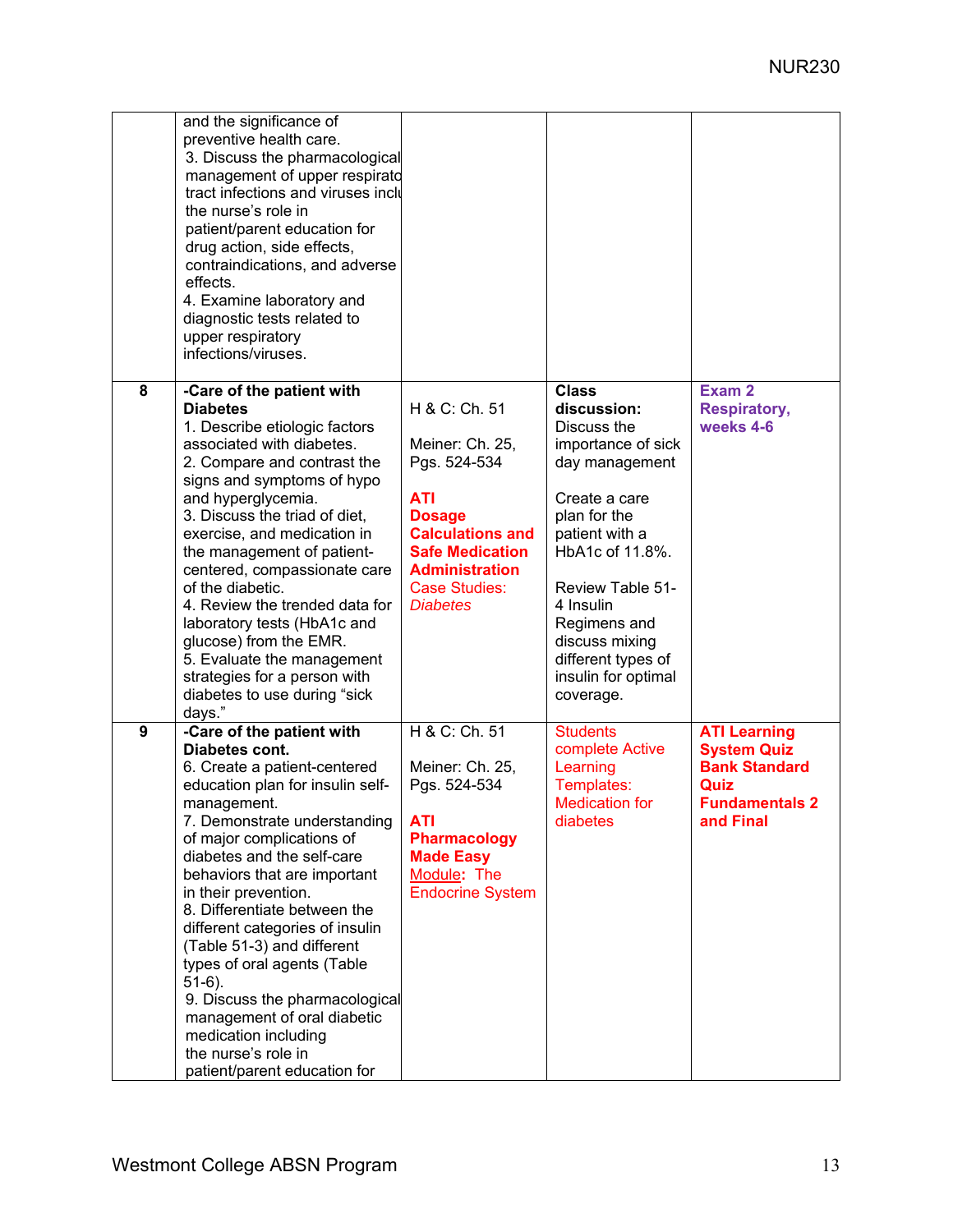|    | drug action, side effects,                                                                                                                                                                                                                                                                                                                                                                                                                                                                                                                                                                                                                                                                                                                                    |                                                                                                                                                                                                     |                                                                                                                                                                                                                                                                                                                                                                        |                                                                                                                                               |
|----|---------------------------------------------------------------------------------------------------------------------------------------------------------------------------------------------------------------------------------------------------------------------------------------------------------------------------------------------------------------------------------------------------------------------------------------------------------------------------------------------------------------------------------------------------------------------------------------------------------------------------------------------------------------------------------------------------------------------------------------------------------------|-----------------------------------------------------------------------------------------------------------------------------------------------------------------------------------------------------|------------------------------------------------------------------------------------------------------------------------------------------------------------------------------------------------------------------------------------------------------------------------------------------------------------------------------------------------------------------------|-----------------------------------------------------------------------------------------------------------------------------------------------|
|    | effects.                                                                                                                                                                                                                                                                                                                                                                                                                                                                                                                                                                                                                                                                                                                                                      |                                                                                                                                                                                                     |                                                                                                                                                                                                                                                                                                                                                                        |                                                                                                                                               |
| 10 | contraindications, and adverse<br>-Care of the patient with<br>chronic cardiac conditions<br>(hypertension)<br>1. Define and describe care,<br>compassionate care, and care<br>culture.<br>2. Discuss models of care that<br>may support compassionate<br>care (QSEN-patient-centered<br>care, evidence-based<br>practice).<br>3. Discuss risk factors for<br>hypertension (Chart 31-1).<br>4. Differentiate between<br>normal blood pressure and<br>hypertension, discussing the<br>significance of hypertension<br>(Table 31-1).<br>5. Ensure accurate entries of<br>vital signs in the EMR.<br>6. Modify treatment<br>approaches for hypertension<br>for the older adult, including<br>lifestyle modifications and<br>medication therapy (Table 31-<br>2). | Barker: Ch. 4<br>Compassionate<br>Care<br>H & C: Ch. 31<br>Meiner: Ch.19<br>pgs. 333-338<br><b>ATI</b><br><b>Pharmacology</b><br><b>Made Easy</b><br>Module: The<br>Cardiovascular<br><b>System</b> | <b>Small group</b><br>discussion:<br>Discuss the<br>components of<br>the $6 C$ 's pg. 72 in<br>the Barker text. Is<br>this feasible in<br>today's nursing<br>practice?<br><b>Students</b><br>complete Active<br>Learning<br>Templates for the<br>medications<br>associated with<br>the patient in the<br>cardiovascular<br>case study in<br><b>Pharm Made</b><br>Easy. | <b>Quiz on Diabetes</b><br><b>ATI CMS</b><br><b>Fundamentals</b><br><b>Practice A with</b><br><b>Focused Review</b><br>and Post Study<br>Quiz |
|    | 7. Recognize medication<br>therapy for hypertension and<br>the important serum lab levels<br>to review.<br>8. Discuss the pharmacological<br>management of cardiac<br>medications including<br>the nurse's role in<br>patient/parent education for<br>drug action, side effects,<br>contraindications, and<br>adverse effects.<br>9. Examine laboratory and<br>diagnostic tests related to the                                                                                                                                                                                                                                                                                                                                                                |                                                                                                                                                                                                     |                                                                                                                                                                                                                                                                                                                                                                        |                                                                                                                                               |
| 11 | chronic cardiac conditions.<br>-ECG interpretation                                                                                                                                                                                                                                                                                                                                                                                                                                                                                                                                                                                                                                                                                                            |                                                                                                                                                                                                     | <b>Review of ECG</b>                                                                                                                                                                                                                                                                                                                                                   | <b>Exam 3 Diabetes</b>                                                                                                                        |
|    | 1. Correlate the components<br>of the normal<br>electrocardiogram (ECG) with                                                                                                                                                                                                                                                                                                                                                                                                                                                                                                                                                                                                                                                                                  | H & C: Ch. 26<br>Meiner: Ch.                                                                                                                                                                        | rhythms in small<br>groups:<br>Normal sinus                                                                                                                                                                                                                                                                                                                            | and Hypertension                                                                                                                              |
|    | the physiologic events of the<br>heart.<br>2. Analyze elements of an<br>ECG rhythm strip.<br>3. Examine laboratory and<br>diagnostic tests related to                                                                                                                                                                                                                                                                                                                                                                                                                                                                                                                                                                                                         | <b>ATI Dosage</b><br><b>Calculations and</b><br><b>Safe Medication</b><br><b>Administration</b><br><b>Case Studies:</b><br><b>Acute MI</b>                                                          | rhythm (NSR)<br>Sinus bradycardia<br>(SB)<br>Sinus tachycardia<br>(ST)<br>Atrial fibrillation<br>$(A-fib)$                                                                                                                                                                                                                                                             |                                                                                                                                               |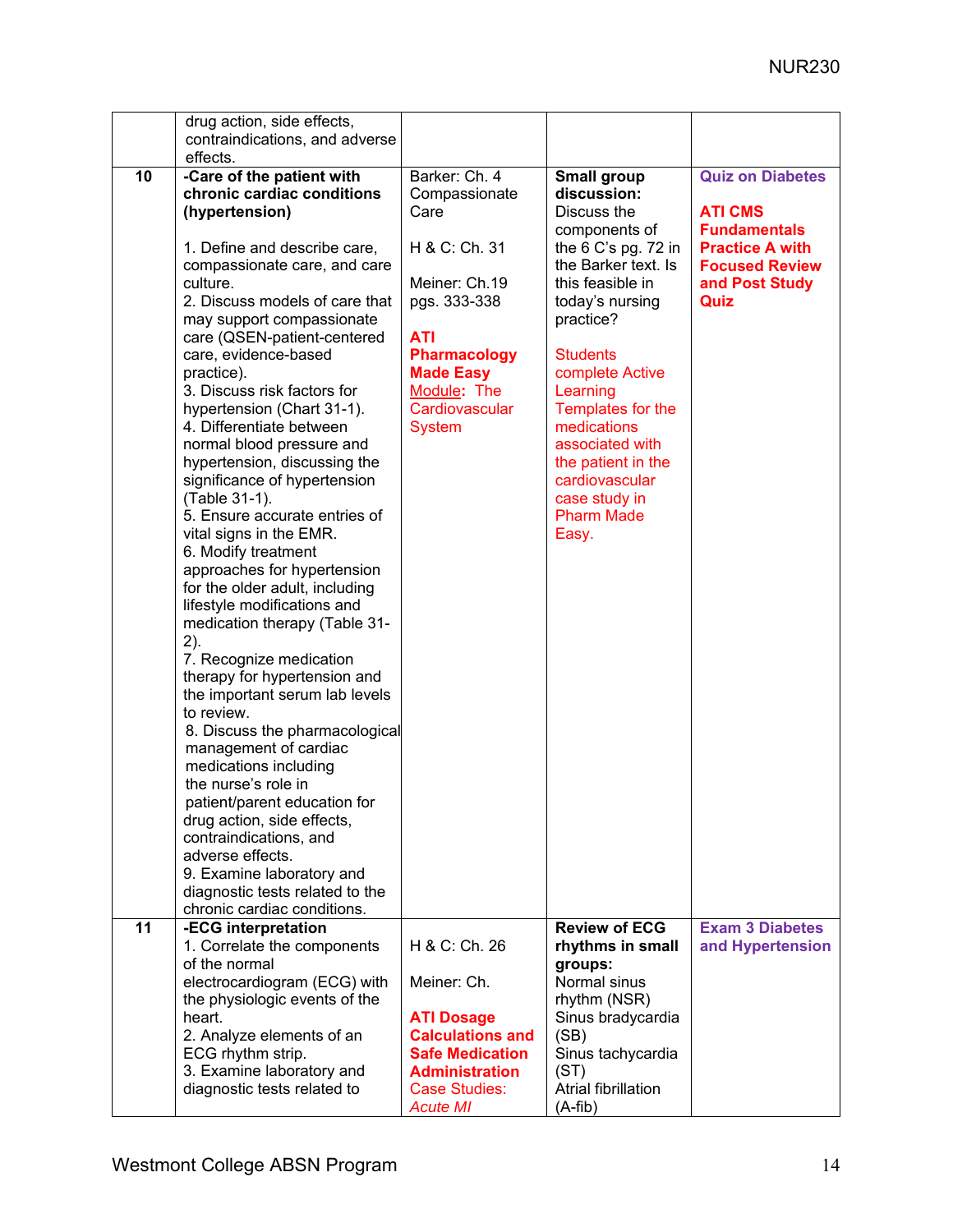|                 | changes in the cardiac                                                                                                                                                                                                                                                                                                                                                                                                                                                                                                                                                                                                                                                                                                                                                                                                                                                                                                                         |                                                                                                                                                                                                               | Premature                                                                                                                                                                                                                                                                                                                                            |                                                                                                                    |
|-----------------|------------------------------------------------------------------------------------------------------------------------------------------------------------------------------------------------------------------------------------------------------------------------------------------------------------------------------------------------------------------------------------------------------------------------------------------------------------------------------------------------------------------------------------------------------------------------------------------------------------------------------------------------------------------------------------------------------------------------------------------------------------------------------------------------------------------------------------------------------------------------------------------------------------------------------------------------|---------------------------------------------------------------------------------------------------------------------------------------------------------------------------------------------------------------|------------------------------------------------------------------------------------------------------------------------------------------------------------------------------------------------------------------------------------------------------------------------------------------------------------------------------------------------------|--------------------------------------------------------------------------------------------------------------------|
|                 | rhythm.                                                                                                                                                                                                                                                                                                                                                                                                                                                                                                                                                                                                                                                                                                                                                                                                                                                                                                                                        |                                                                                                                                                                                                               | ventricular<br>complex (PVC)                                                                                                                                                                                                                                                                                                                         |                                                                                                                    |
|                 |                                                                                                                                                                                                                                                                                                                                                                                                                                                                                                                                                                                                                                                                                                                                                                                                                                                                                                                                                |                                                                                                                                                                                                               |                                                                                                                                                                                                                                                                                                                                                      |                                                                                                                    |
| $\overline{12}$ | -Basic ECG cont.<br>3. Discuss the ECG as a<br>wave form that represents the<br>cardiac electrical event in<br>relation to the lead (placement<br>of electrodes).<br>4. Differentiate between the<br>normal ECG and a<br>dysrhythmia.<br>5. Review telemetry<br>technicians notes on ECG<br>strip in the EMR throughout<br>the shift.                                                                                                                                                                                                                                                                                                                                                                                                                                                                                                                                                                                                          |                                                                                                                                                                                                               | <b>Review of ECG</b><br>rhythms in small<br>groups:<br>Normal sinus<br>rhythm (NSR)<br>Sinus bradycardia<br>(SB)<br>Sinus tachycardia<br>(ST)<br>Atrial fibrillation<br>$(A-fib)$                                                                                                                                                                    | <b>Quiz at end of</b><br>class on<br>rhythms.                                                                      |
| 13              | -Disorders of the eye and<br>ear<br>1. Discuss patient-centered,<br>compassionate care for older<br>adults with low vision.<br>2. Discuss the pharmacologic<br>actions and nursing<br>management of common<br>ophthalmic medications<br>including<br>the nurse's role in<br>patient/parent education for<br>drug action, side effects,<br>contraindications, and<br>adverse effects.<br>3. Create a patient-centered<br>discharge education plan for<br>patients after ocular surgery.<br>4. Describe common changes<br>in the ear that affect hearing<br>in older adults.<br>5. Explain methods used to<br>assess hearing and balance<br>disorders.<br>6. Differentiate problems of<br>the external ear from those of<br>the middle and inner ear.<br>7. Apply the nursing process<br>as a framework for<br>compassionate care of<br>patients with vertigo.<br>8. Examine laboratory and<br>diagnostic tests related to the<br>eyes and ears. | H & C: Ch. 63<br>Meiner: Ch. Eye-<br>Pg. 312-320 Ear-<br>Pg. 321-329<br><b>ATI</b><br><b>Review</b><br><b>Module/eBook:</b><br><b>Adult Medical</b><br><b>Surgical Nursing</b><br><b>Chapters 12 &amp; 13</b> | <b>Class</b><br>discussion:<br>Health promotion<br>of sight and<br>hearing in the<br>older adult.<br>Ensuring safety in<br>the patient room<br>after eye or ear<br>surgery.<br><b>Students</b><br>complete Active<br>Learning<br>Templates for the<br>medications used<br>in ophthalmic<br>disorders and a<br><b>System Disorder</b><br>for vertigo. | <b>ATI CMS</b><br><b>Fundamentals</b><br><b>Practice B with</b><br><b>Focused Review</b><br>and Post-Study<br>Quiz |
| 14              | -Fluid and electrolyte<br>imbalance and basic                                                                                                                                                                                                                                                                                                                                                                                                                                                                                                                                                                                                                                                                                                                                                                                                                                                                                                  | H & C: Ch. 13                                                                                                                                                                                                 |                                                                                                                                                                                                                                                                                                                                                      | <b>Exam 4 Cardiac</b><br>conduction, ECG                                                                           |
|                 | <b>Acid/Base balance</b>                                                                                                                                                                                                                                                                                                                                                                                                                                                                                                                                                                                                                                                                                                                                                                                                                                                                                                                       | Meiner: Pgs. 246-<br>254                                                                                                                                                                                      |                                                                                                                                                                                                                                                                                                                                                      | rhythms, and<br><b>Disorders of the</b><br><b>Eye and Ear</b>                                                      |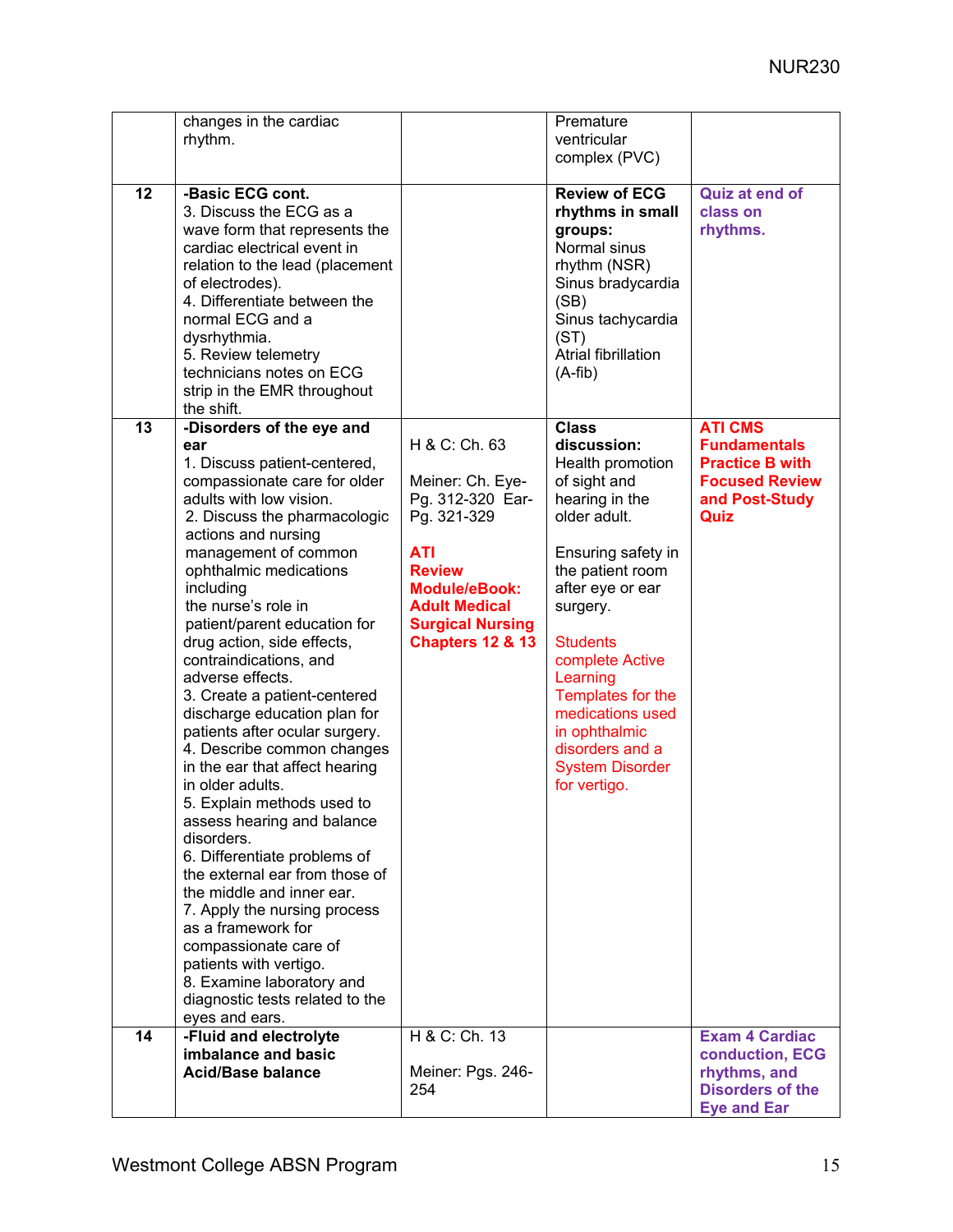| 1. Recall your understanding<br>of osmosis, diffusion, filtration,<br>and active transport.<br>2. Differentiate the role of the<br>kidneys, lungs, and endocrine<br>glands in regulating the<br>body's fluid composition and<br>volume.<br>3. Discuss the effects of aging<br>on fluid and electrolyte<br>regulation.<br>4. Discuss the pharmacologic<br>actions and medical<br>management and<br>patient-centered care of<br>dehydration or fluid overload<br>including<br>the nurse's role in<br>patient/parent education for<br>drug action, side effects,<br>contraindications, and<br>adverse effects.                                                                                                                              | <b>ATI Video Case</b><br><b>Studies Acid</b><br><b>Base Imbalances</b>                                                                                                             |                                                                                                                                                                          |                                                                                                                                              |
|------------------------------------------------------------------------------------------------------------------------------------------------------------------------------------------------------------------------------------------------------------------------------------------------------------------------------------------------------------------------------------------------------------------------------------------------------------------------------------------------------------------------------------------------------------------------------------------------------------------------------------------------------------------------------------------------------------------------------------------|------------------------------------------------------------------------------------------------------------------------------------------------------------------------------------|--------------------------------------------------------------------------------------------------------------------------------------------------------------------------|----------------------------------------------------------------------------------------------------------------------------------------------|
| 15<br><b>Fluid and electrolyte</b><br>imbalance and basic<br>Acid/Base balance cont.<br>5. Examine the role of the<br>lungs, kidneys, and chemical<br>buffers in the maintaining<br>acid-base balance.<br>6. Compare and contrast<br>metabolic acidosis and<br>alkalosis considering the<br>cause, clinical manifestations,<br>diagnosis, and patient-<br>centered care.<br>7. Compare and contrast<br>respiratory acidosis and<br>alkalosis considering the<br>cause, clinical manifestations,<br>diagnosis, and patient-<br>centered care.<br>8. Consider the basic<br>interpretation of arterial blood<br>gas measurements and other<br>diagnostic and laboratory<br>tests.<br>9. Accurately records intake<br>and output in the EMR. | H & C: Ch. 13<br>Meiner: Pgs. 246-<br>254<br><b>ATI</b><br><b>Review</b><br><b>Module/eBook:</b><br><b>Adult Medical</b><br><b>Surgical Nursing</b><br><b>Chapters 44 &amp; 45</b> | <b>Students</b><br>complete Active<br>Learning<br>Templates as they<br>learn the different<br>concepts<br>regarding fluid<br>electrolyte and<br>acid/base<br>imbalances. | <b>ATI CMS</b><br><b>Fundamentals</b><br><b>Proctored</b><br><b>Assessment with</b><br><b>Focused Review</b><br>and retake, if<br>necessary. |
| <b>Comprehensive Exam and Course Wrap-uP</b><br>16                                                                                                                                                                                                                                                                                                                                                                                                                                                                                                                                                                                                                                                                                       |                                                                                                                                                                                    |                                                                                                                                                                          |                                                                                                                                              |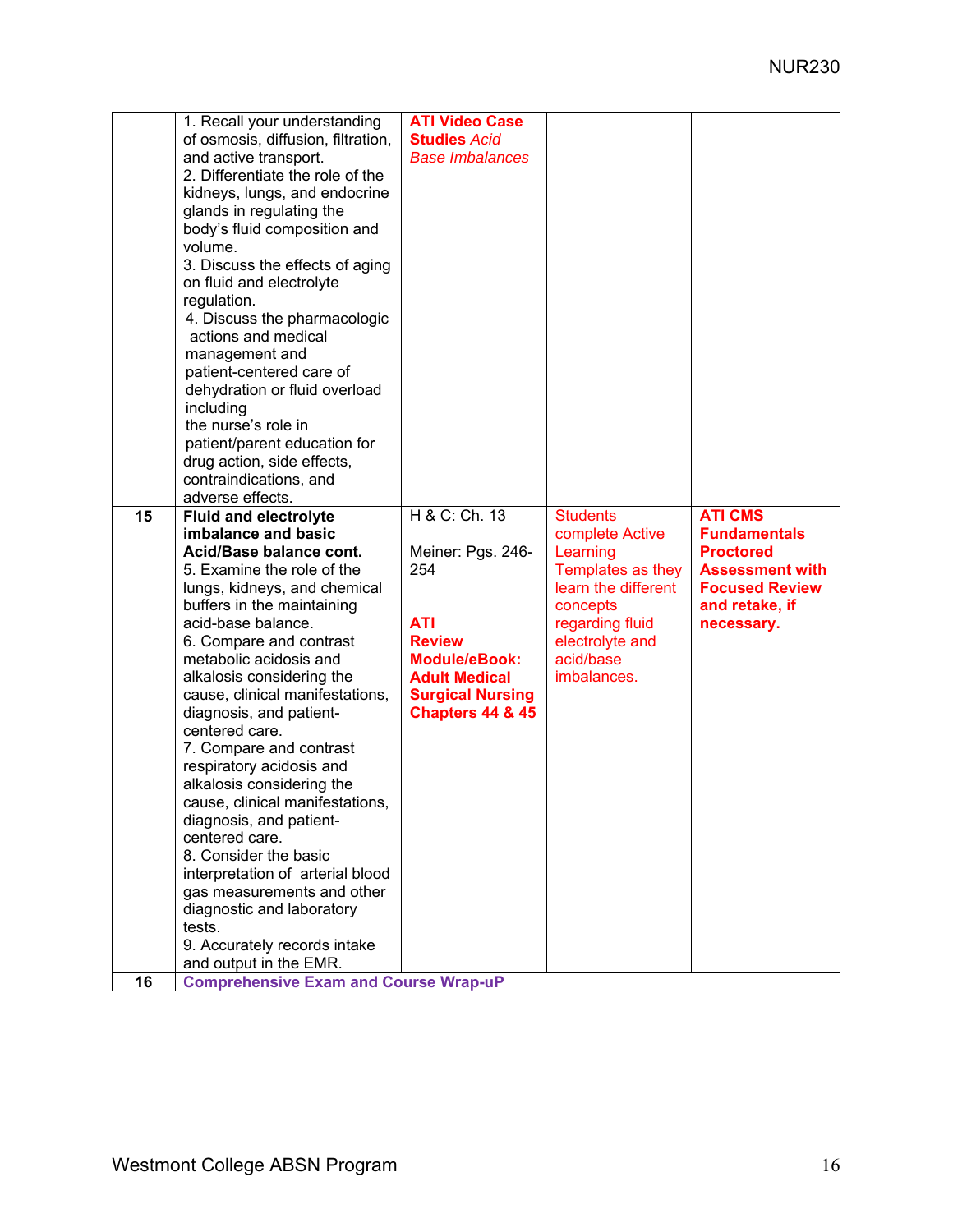# **Grading Rubric Concept Map for Perioperative Experience (100pts)**

Identify the underlying pathophysiology that is causing the need for the surgical procedure. Are there biopsychosocial, cultural, or religious needs or preferences that could cause challenges for this patient? What should the outcome of the surgical procedure be if all goes well. What does the recovery entail for this patient? What is the priority nursing diagnosis for this patient?

| Criteria                                                          | <b>Excellent</b><br>25pts                                                                                                | <b>Very Good</b><br>20pts                                                                                          | Good<br>15pts                                                                                                          | <b>Needs</b><br><i>improvement</i><br>10 <sub>pts</sub>                                         | Assigned<br>points |
|-------------------------------------------------------------------|--------------------------------------------------------------------------------------------------------------------------|--------------------------------------------------------------------------------------------------------------------|------------------------------------------------------------------------------------------------------------------------|-------------------------------------------------------------------------------------------------|--------------------|
| <b>Concepts</b><br>Pathophysiology<br>leading to<br>surgical need | Most concepts<br>and all<br>significant<br>concepts<br>selected and<br>they clearly<br>relate to the<br>topic            | Most concepts<br>relating to<br>topic were<br>selected                                                             | Minimal but<br>acceptable<br>number of<br>concepts<br>selected, with<br>some<br>relationship to<br>the topic           | Insufficient<br>number of<br>concepts<br>selected relating<br>to topic                          | /25                |
|                                                                   | Arrangement of<br>concepts<br>demonstrates<br>complete<br>understanding<br>of subordinate<br>conceptual<br>relationships | Arrangement<br>of concepts<br>demonstrates<br>an<br>understanding<br>of subordinate<br>conceptual<br>relationships | Arrangement<br>of concepts<br>demonstrates<br>simple<br>understanding<br>of subordinate<br>conceptual<br>relationships | Arrangement of<br>concepts<br>illustrates no<br>understanding<br>of conceptual<br>relationships |                    |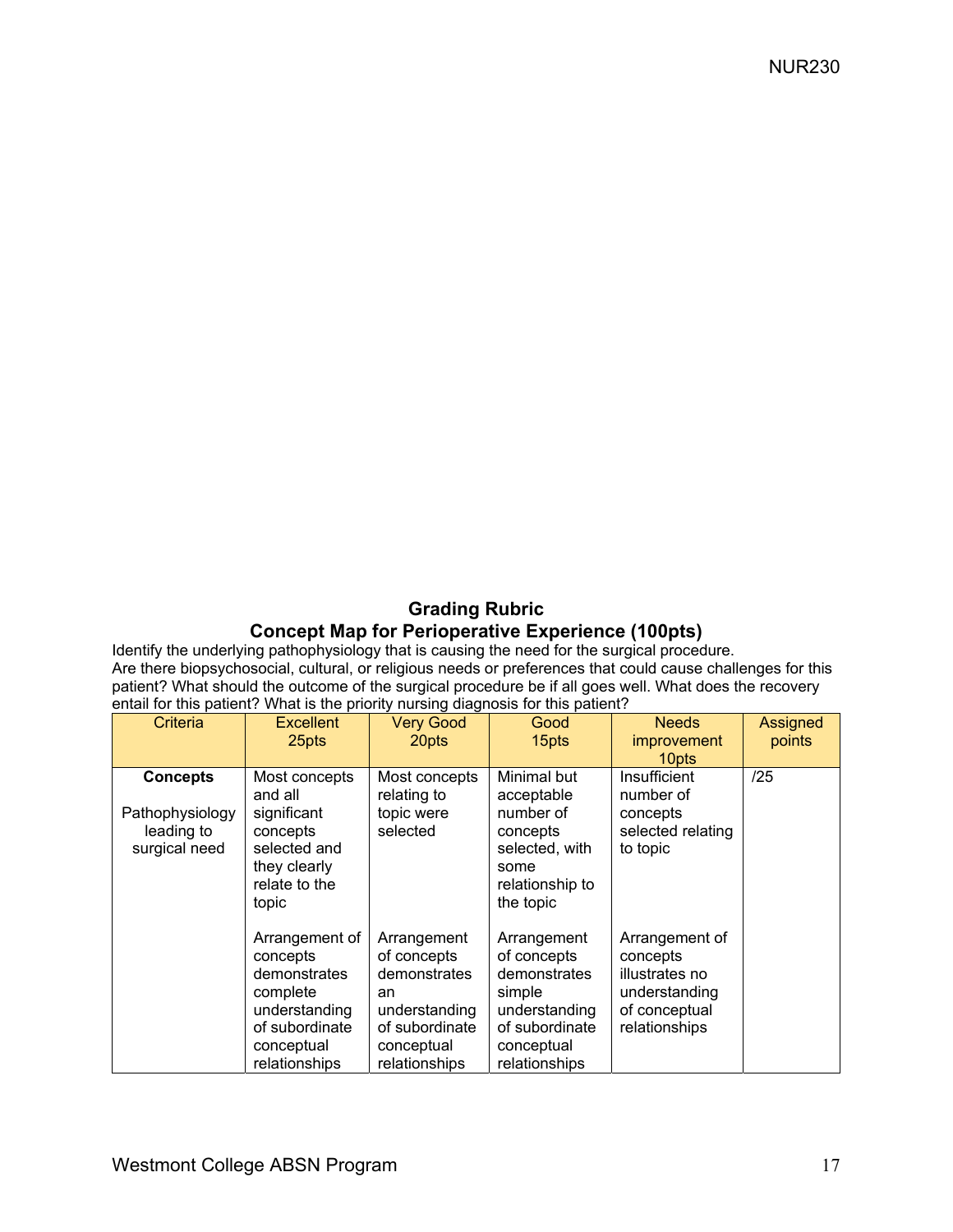| <b>Hierarchical</b><br><b>Structure</b><br>Surgical<br>outcome                           | Concepts<br>connected in a<br>hierarchical<br>structure<br>leading to more<br>specific<br>concepts                                                                               | Concepts<br>connected in a<br>hierarchical<br>structure                                                                                             | Limited<br>hierarchical<br>structure used                                                            | Concepts are<br>displayed in a<br>linear sequence.<br>Little or no<br>sense of<br>hierarchical<br>structure     | /25 |
|------------------------------------------------------------------------------------------|----------------------------------------------------------------------------------------------------------------------------------------------------------------------------------|-----------------------------------------------------------------------------------------------------------------------------------------------------|------------------------------------------------------------------------------------------------------|-----------------------------------------------------------------------------------------------------------------|-----|
| Linkages<br>Recovery                                                                     | All<br>relationships<br>indicated by a<br>connecting line<br>and accurately<br>labeled with<br>appropriate<br>linking words<br>Linking words<br>are expressive<br>and purposeful | Most<br>relationships<br>indicated with<br>a connecting<br>line and<br>labeled with<br>linking words<br>Linking words<br>are accurate<br>and varied | Straightforward<br>relationships<br>connected with<br>linking words<br>Linking words<br>show variety | Some basic<br>relationships<br>indicated by<br>connected lines<br>Linking words<br>are simple and<br>repetitive | /25 |
| <b>Crosslinks</b><br>Biopsychosocial,<br>cultural,<br>religious needs<br>and preferences | Cross links<br>show complex<br>relationships<br>between two or<br>more distinct<br>segments of<br>the concept<br>map.                                                            | Cross links<br>used to reflect<br>straightforward<br>connections                                                                                    | Few cross<br>links are used<br>to illustrate<br>minimal<br>connections                               | Cross links not<br>used                                                                                         | /25 |

*Developed by Shirley Smith and Bev Elaschuk* retrieved from

https://www.pinterest.es/pin/72128031508265991/?amp\_client\_id=CLIENT\_ID(\_)&mweb\_unauth\_id=&amp\_url=https%3A%2F%2F www.pinterest.es%2Famp%2Fpin%2F72128031508265991%2F&amp\_expand=true

# Clinical syllabus (135hrs)

Faculty: TBD Clinical Site: TBD Faculty: TBD Phone: TBD Email: TBD Office hours: TBD

Clinical objectives:

1. Refine head to toe assessment on patients with chronic conditions.

2. Construct patient-centered plans of care with the assistance of faculty that identify the priority nursing diagnosis.

3. Recall BPC2725 in regards to safe medication administration.

4. Prepares and administers medication to patient under direct supervision of clinical faculty.

5. Compares multiple points of data in critical thinking process for patients with acute conditions.

6. Evaluate time management and organization skills to assess where changes need to occur.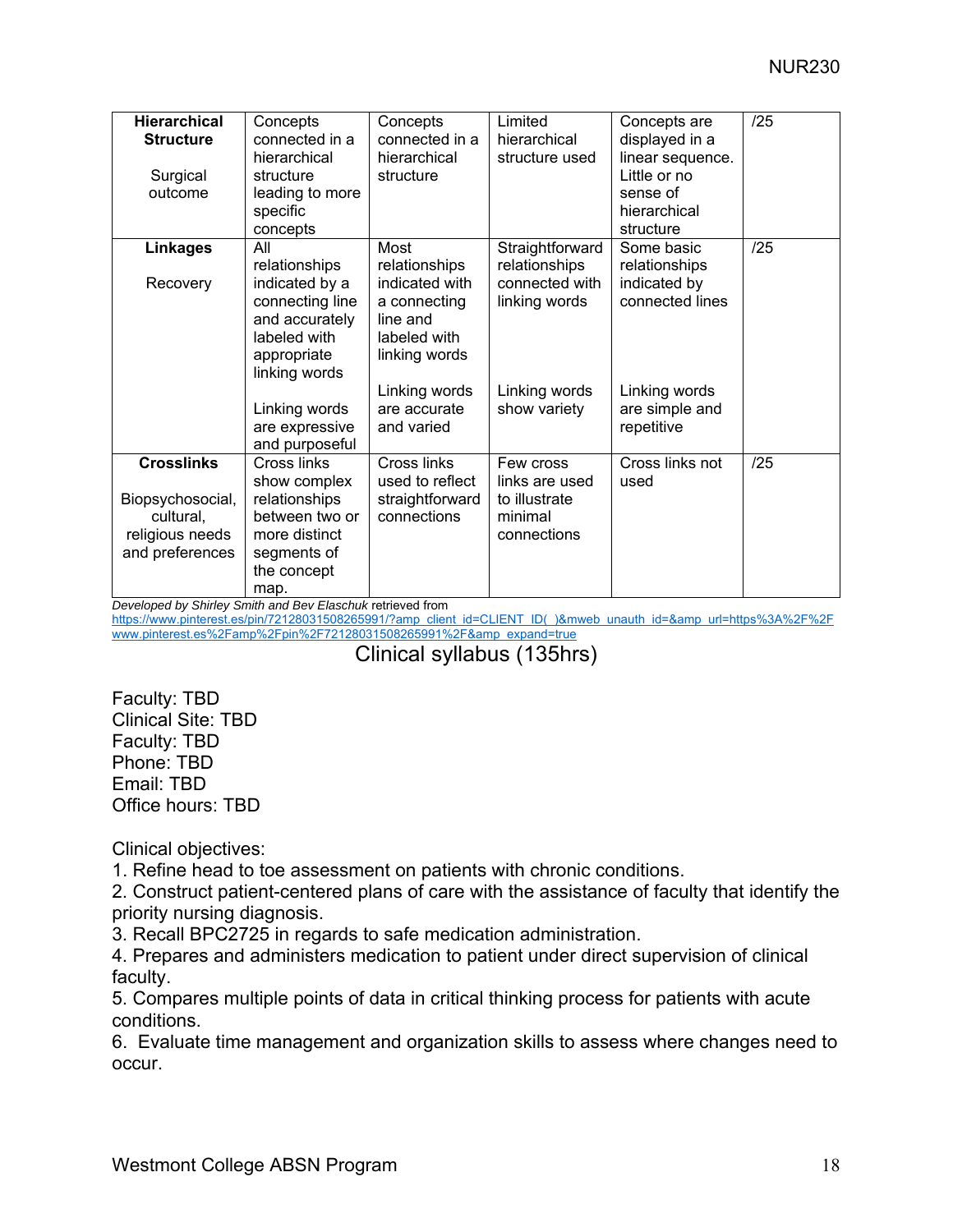\*After skills lab for medication administration and hospital orientation (24hrs), students will spend five (5) eight hour shifts (30 min lunch and two 15 min breaks) and six (6) twelve hour shifts (30 min lunch and two 15 min breaks). All shifts will include a 15 min preconference and an hour post-conference, location to be determined. Total clinical hours include 25% non-direct patient care.

**Textbook:** Clinical Nursing Skills & Techniques (Potter) ATI Skills Videos, practice tests

| <b>Week</b>    | JVIIVUUIV.<br><b>Patient assignment</b>    |                                   |
|----------------|--------------------------------------------|-----------------------------------|
| 1              | <b>Medication administration in Skills</b> | <b>Bring Nurse Bag and Skills</b> |
| $6:45-$        | Lab                                        | textbook                          |
| 15:30          |                                            | Potter: Units 8, 10               |
| $\overline{2}$ | <b>Medication administration in Skills</b> | <b>Bring Nurse Bag and Skills</b> |
| $6:45-$        | Lab                                        | textbook                          |
| 15:30          |                                            | Potter: Units 8, 10               |
| 3              | <b>Hospital orientation</b>                |                                   |
| $6:45-$        | <b>Tour of hospital</b>                    |                                   |
| 15:30          | <b>Scavenger Hunt</b>                      |                                   |
| 4              | <b>Patient care:</b>                       | Preconference 6:45-7:00           |
| $6:45-$        | Observation only, pair with RN             | Lunch at your convenience but     |
| 15:30          |                                            | prior to 13:00, notify RN         |
|                |                                            | Post-conference 14:30-15:30       |
| 5              | <b>Patient care:</b>                       | Preconference 6:45-7:00           |
| $6:45-$        | Surgical patients and patients with        | Lunch at your convenience but     |
| 15:30          | respiratory conditions                     | prior to 13:00, notify RN         |
|                | 2 students to surgery                      | Post-conference 14:30-15:30       |
|                | 2 students to Ridley-Tree Wound            |                                   |
|                | <b>Center</b>                              | Allow pairs of students to care   |
|                |                                            | for one patient if applicable.    |
| 6              | <b>Patient care:</b>                       | Preconference 6:45-7:00           |
| $6:45-$        | Surgical patients and patients with        | Lunch at your convenience but     |
| 15:30          | respiratory conditions                     | prior to 13:00, notify RN         |
|                | 2 students to surgery                      | Post-conference 14:30-15:30       |
|                | 2 students to Ridley-Tree Wound            |                                   |
|                | <b>Center</b>                              |                                   |
| $\overline{7}$ | <b>Patient care:</b>                       | Preconference 6:45-7:00           |
| $6:45-$        | Surgical patients, patients with           | Lunch at your convenience but     |
| 15:30          | respiratory conditions, and patients with  | prior to 13:00, notify RN         |
|                | diabetes                                   | Post-conference 14:30-15:30       |
|                | 2 students to surgery                      |                                   |
|                | 2 students to Ridley-Tree Wound            |                                   |
|                | <b>Center</b>                              |                                   |
| 8              | <b>Patient care:</b>                       | Preconference 6:45-7:00           |

**Clinical schedule:**